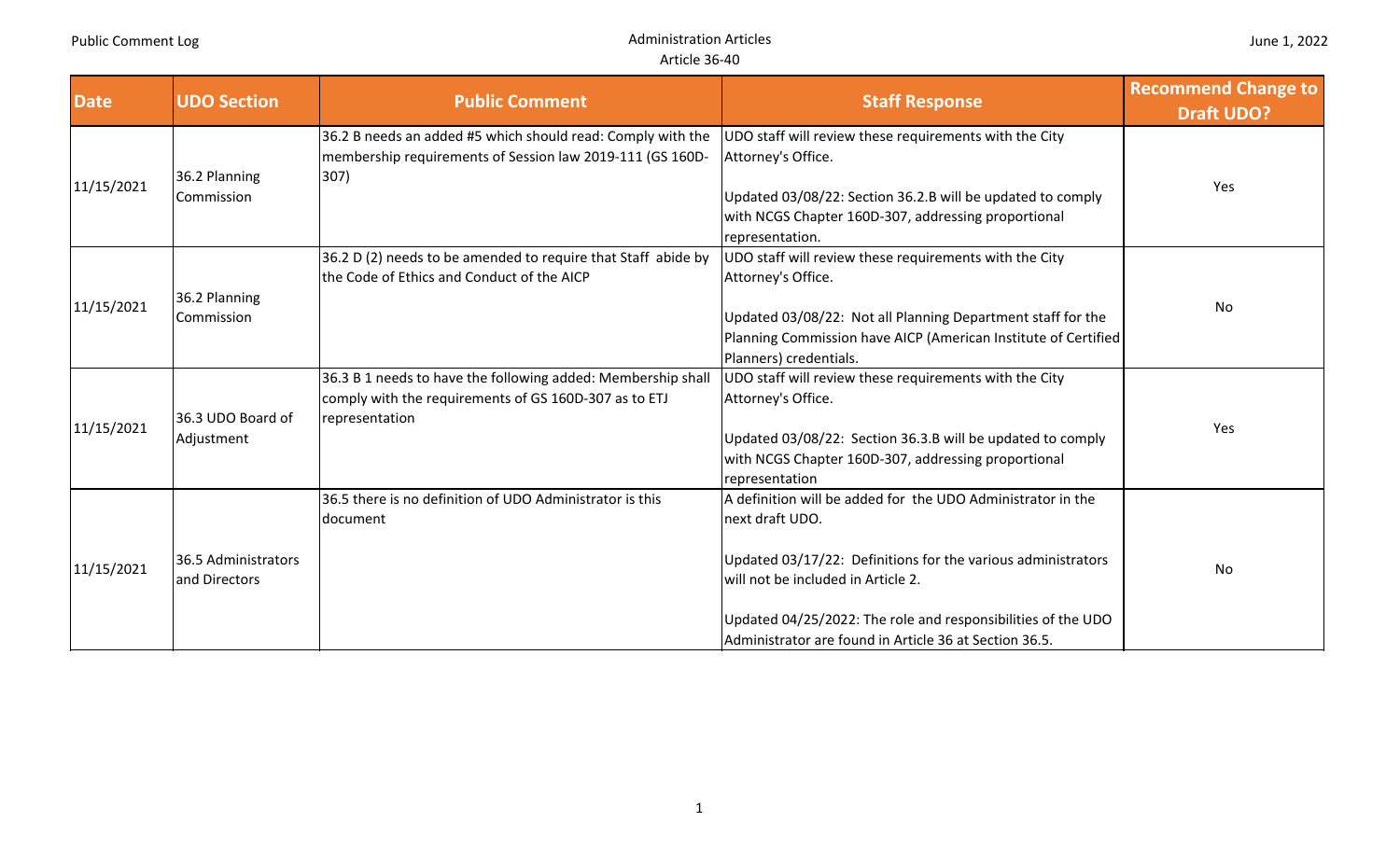| <b>Date</b> | <b>UDO Section</b>                                           | <b>Public Comment</b>                                                                                                                                                                                                                                                                                                                                                                                                                                                                                                                                                                                                              | <b>Staff Response</b>                                                                                                                                                                                                                                                                                                                                                                                                                                                                                                                                                                                                                                        | <b>Recommend Change to</b><br><b>Draft UDO?</b>             |
|-------------|--------------------------------------------------------------|------------------------------------------------------------------------------------------------------------------------------------------------------------------------------------------------------------------------------------------------------------------------------------------------------------------------------------------------------------------------------------------------------------------------------------------------------------------------------------------------------------------------------------------------------------------------------------------------------------------------------------|--------------------------------------------------------------------------------------------------------------------------------------------------------------------------------------------------------------------------------------------------------------------------------------------------------------------------------------------------------------------------------------------------------------------------------------------------------------------------------------------------------------------------------------------------------------------------------------------------------------------------------------------------------------|-------------------------------------------------------------|
| 11/11/2021  | 38.1 Amending the<br><b>Unified Development</b><br>Ordinance | want to comment on how the changes and updates will be<br>communicated. While the redline idea is good it would also be $\vert$ redline document.<br>helpful to include a side by side or summary of changes. I say<br>that because the original document is 608 pages. Adding<br>redlines will substantially increase the number of pages and<br>create an even more level of difficulty in trying to follow the<br>document. For those of us who already have full time jobs,<br>reading the redlined drafts will create another full-time job.<br>Again, please consider providing some level of summary of<br>updates. Thanks! | A summary of major changes will be provided in addition to the                                                                                                                                                                                                                                                                                                                                                                                                                                                                                                                                                                                               | No (however referenced info<br>on changes will be provided) |
| 10/27/2021  | 38.2 Zoning Map<br>Amendments                                | 38.2(C)(3)(b) - why wouldn't these benefits (or some of them)<br>be included in the section 16.3 bonus list?                                                                                                                                                                                                                                                                                                                                                                                                                                                                                                                       | Some of these benefits are included in the bonus table such as<br>uses sustainable, design and architecture (LEED, for example)<br>and incorporation of affordable housing set-aside.                                                                                                                                                                                                                                                                                                                                                                                                                                                                        | No                                                          |
| 11/15/2021  | 38.2 Zoning Map<br>Amendments                                | 38.2 C 3 says that the standards can not be waived in their<br>entirety, but that is not a requirement of state law. if you want entirety. Flexibility is provided in multiple ways in the UDO.<br>Exceptions, you need maximum flexibility. remove that caveat                                                                                                                                                                                                                                                                                                                                                                    | That is correct, zoning standards cannot be waived in their<br>The EX zoning district provides flexibility to modify quantitative<br>zoning and street cross-section standards; Administrative<br>Minor Amendments allow for minor modifications to approved<br>conditional and EX zoning district site plans or conditions that<br>don't have a significant impact upon adjacent properties;<br>Administrative Adjustments allow for up to a 10% adjustment<br>of quantitative standards in the zoning regulations and tree<br>protection regulations; and the quasi-judicial Variance process<br>can allow a variance to standards in hardship situations. | No                                                          |
| 11/15/2021  | 38.2 Zoning Map<br>Amendments                                | And in section 5 on page 38-7 requiring text that specifies the<br>ACTUAL use intended for the property is poor wording. Say the draft UDO. The text will be changed to the "proposed use".<br>'intended use'.                                                                                                                                                                                                                                                                                                                                                                                                                     | Section 38.2.E.5.a will be revised to provide clarity in the next<br>Updated 03/01/22: The term, "uses intended" will be changed<br>to "proposed use".                                                                                                                                                                                                                                                                                                                                                                                                                                                                                                       | Yes                                                         |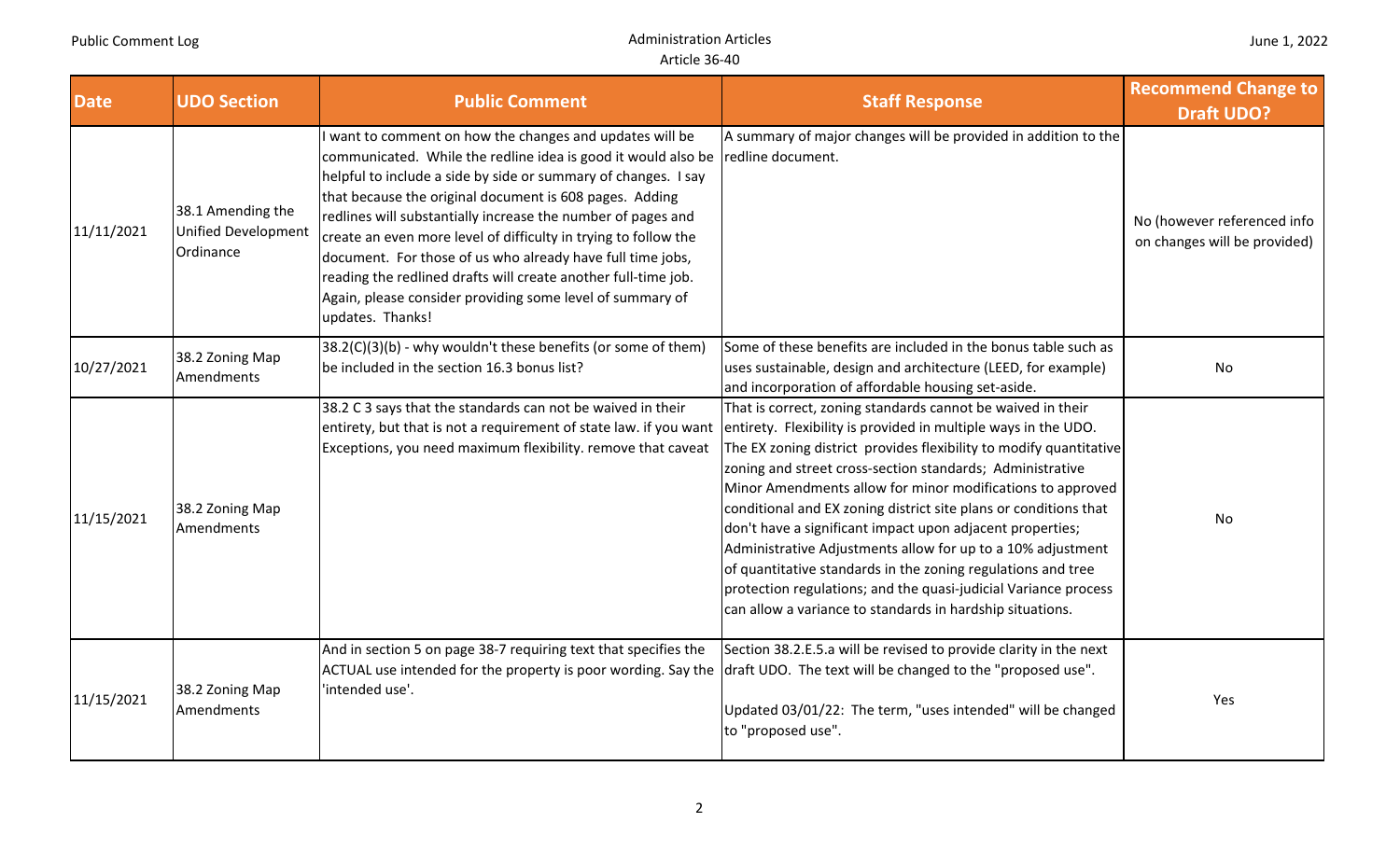| <b>Date</b> | <b>UDO Section</b>                      | <b>Public Comment</b>                                                                                                                                                                                                                                        | <b>Staff Response</b>                                                                                                                                                                                                                                                                                           | <b>Recommend Change to</b><br><b>Draft UDO?</b> |
|-------------|-----------------------------------------|--------------------------------------------------------------------------------------------------------------------------------------------------------------------------------------------------------------------------------------------------------------|-----------------------------------------------------------------------------------------------------------------------------------------------------------------------------------------------------------------------------------------------------------------------------------------------------------------|-------------------------------------------------|
| 11/15/2021  | 38.2 Zoning Map<br>Amendments           | Paragraph O 3 on top of page 38-11 needs to allow for plural<br>statements city clerk shall deliver ALL SUCH written<br>statements (this will prohibit the stunt pulled by a specific staff<br>member on the 2040 plan comments)                             | This language in 38.2.0.3 will be revised to provide clarity in<br>the next draft UDO. The word "statement" will be changed to<br>"statement(s)".                                                                                                                                                               | Yes                                             |
| 11/15/2021  | 38.2 Zoning Map<br>Amendments           | Section T on page 38-13 needs to require an affirmative action<br>by the petitioner or City to remove Zoning Map Amendment<br>not approved in 2 yrs. Without a specific action the ambiguity<br>of when the 2 yr clock started will cause too much confusion | This language will be revised to provide clarity in the next draft<br>UDO. Section 38.2.T will specify that the clock starts from the<br>date the zoning map amendment is submitted and deemed<br>complete.                                                                                                     | Yes                                             |
| 11/15/2021  | 38.3 Administrative<br>Minor Amendments | 38.3 B 1 c item ii - the word thoroughfare is not used in this<br>document. change to the new terminology.                                                                                                                                                   | This language will be revised to provide clarity in the next draft<br>UDO.<br>Updated 03/07/22: Section 38.3.B.1.c.ii. will change<br>"thoroughfare" to "arterial or limited access roads".                                                                                                                     | Yes                                             |
| 11/15/2021  | 38.3 Administrative<br>Minor Amendments | 38.3.B.1 item viii - since it's not legal to differentiate between<br>ownership and rental this item must be struck                                                                                                                                          | UDO staff will review these requirements with the City<br>Attorney's Office.<br>Updated 03/08/22: Section 38.3.B.1.c.viii addresses significant<br>changes to an approved site plan that cannot be considered an<br>administrative minor amendment. Approved site plans with<br>such a note may not be changed. | <b>No</b>                                       |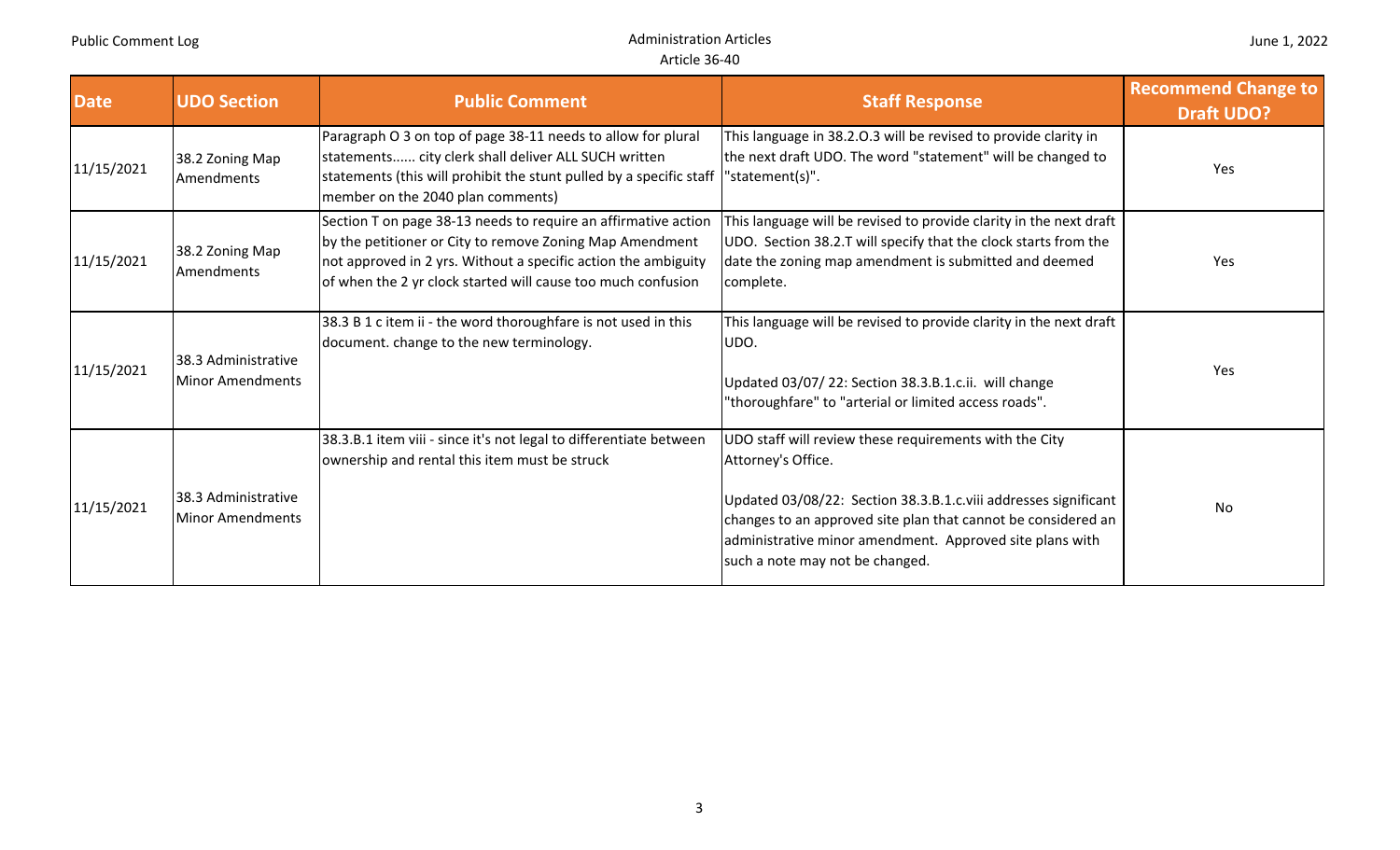| <b>Date</b> | <b>UDO Section</b>                             | <b>Public Comment</b>                                                                                                                                                        | <b>Staff Response</b>                                                                                                                                                                                                                                                                                                                                                                                                                                                    | <b>Recommend Change to</b><br><b>Draft UDO?</b> |
|-------------|------------------------------------------------|------------------------------------------------------------------------------------------------------------------------------------------------------------------------------|--------------------------------------------------------------------------------------------------------------------------------------------------------------------------------------------------------------------------------------------------------------------------------------------------------------------------------------------------------------------------------------------------------------------------------------------------------------------------|-------------------------------------------------|
| 11/15/2021  | 38.3 Administrative<br><b>Minor Amendments</b> | changes in vested plans called out in sections F 1 e and F 2, F 5<br>and G 1 appear to violate state vesting law. please clarify the<br>language in complaice with State law | UDO staff will review these requirements with the City<br>Attorney's Office.<br>Updated 03/08/22: Sections 38.6.F.1.e, 38.6.F.2, 38.6.G.1 are<br>in compliance with NCGS Chapter 160D-108.1(f). Section<br>38.6.F.5 will be revised to more closely align with NCGS<br>$160D.108.1(f)$ .<br>Updated 03/24/22: Section 38.6.F.2 has been clarified to<br>better align with NCGS Chapter 160D-108.1(f)(2). Section<br>38.6.F.5 will also be clarified in the second draft. | Yes                                             |
| 11/15/2021  | 38.3 Administrative<br><b>Minor Amendments</b> | 38.7 A 1 a- (1) definition includes those uses just obtained by a<br>Building permit -- such activity & rights not governed by the<br>City but only by the county.           | UDO staff will review these requirements with the City<br>Attorney's Office.<br>Updated 03/08/22: The definition for "Development" is<br>consistent with the definition provided in NCGS 160D-102(12).                                                                                                                                                                                                                                                                   | No                                              |
| 11/15/2021  | 38.8 Variances and<br>Appeals                  | #6 on page 38-28 Supplemental regulations:<br>If the assessing Department loses upon appeal the filing fee<br>should be refunded to the applicant                            | UDO staff will review these requirements with the City<br>Attorney's Office.<br>Updated 03/08/22: The refund of appeal filing fees would be a<br>policy decision made by elected officials. At this time, only<br>where the final decision on an Historic District appeal is in<br>favor of the appellant does a reimbursement for costs invoiced<br>by the City for the preparation of the record occur, but this is<br>not a refund of the filing fee.                 | No                                              |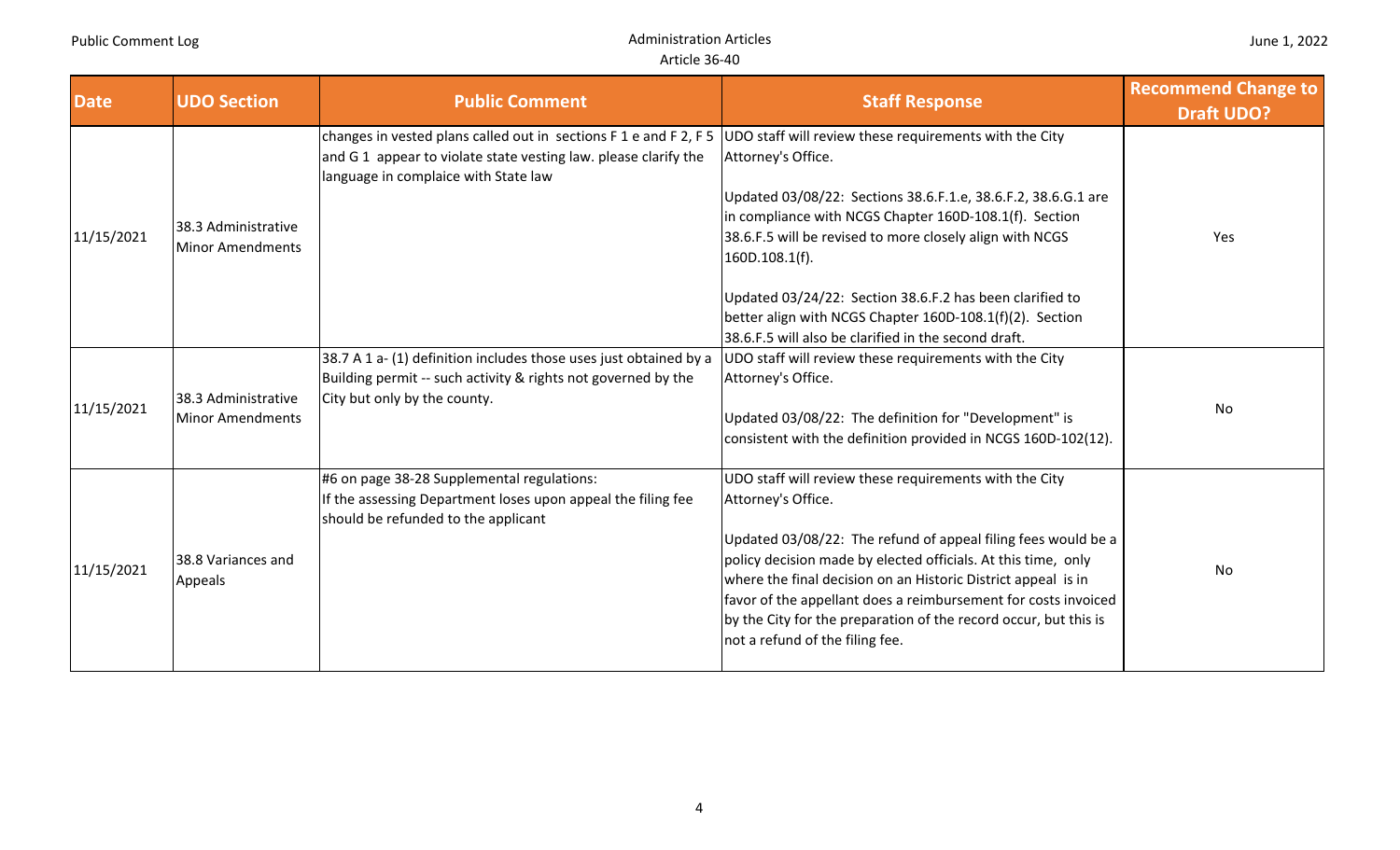| <b>Date</b> | <b>UDO Section</b>                   | <b>Public Comment</b>                                                                                                                                                                                                                                                                                                                                                                                                                                                                                           | <b>Staff Response</b>                                                                                                                                                                                                                                                                                                                                                                                                                                                                                                                | <b>Recommend Change to</b><br><b>Draft UDO?</b> |
|-------------|--------------------------------------|-----------------------------------------------------------------------------------------------------------------------------------------------------------------------------------------------------------------------------------------------------------------------------------------------------------------------------------------------------------------------------------------------------------------------------------------------------------------------------------------------------------------|--------------------------------------------------------------------------------------------------------------------------------------------------------------------------------------------------------------------------------------------------------------------------------------------------------------------------------------------------------------------------------------------------------------------------------------------------------------------------------------------------------------------------------------|-------------------------------------------------|
| 11/15/2021  | 38.8 Variances and<br>Appeals        | In (b)- the UDO Board of Adjustments is prohibited by state law UDO staff will review these requirements with the City<br>142-215 from Increasing civil penalties upon appeal. . A<br>contested case proceeding is an administrative remedy for the<br>violator to appeal the penalty that was assessed. Increasing<br>the amount of a penalty when it is appealed is not a decision<br>on the penalty that was assessed, it is assessing a new penalty,<br>and is not consistent with statute (per NC Asst AG) | Attorney's Office.<br>Updated 03/08/22: Section 38.8.B.6.b aligns with NCGS<br>Chapter 160D-406(j). An appeal board may modify the decision<br>appealed from and shall make any order, requirement,<br>decision, or determination that ought to be made. The board<br>shall have all powers of the administrator who made the<br>decision. If the administrator could have imposed greater<br>penalties, so may the board. State Law 142-215 was not found<br>in statutes, session laws, or resolutions.                             | No                                              |
| 11/15/2021  | 38.8 Variances and<br><b>Appeals</b> | in c ii (A) The penalty can not be increased upon an appeal per<br>GS 113A-64. A contested case proceeding is an administrative<br>remedy for the violator to appeal the penalty that was<br>assessed. Increasing the amount of a penalty when it is<br>appealed is not a decision on the penalty that was assessed, it<br>is assessing a new penalty, and is not consistent with statute<br>(per the NC Asst AG)                                                                                               | UDO staff will review these requirements with the City<br>Attorney's Office.<br>Updated 03/08/22: Section 38.8.B.6.c.ii aligns with NCGS<br>Chapter 160D-406(j). An appeal board may modify the decision<br>appealed from and shall make any order, requirement,<br>decision, or determination that ought to be made. The board<br>shall have all powers of the official who made the decision. If<br>the administrator could have imposed greater penalties, so<br>may the board. NCGS 113A-64 does not address board<br>decisions. | No                                              |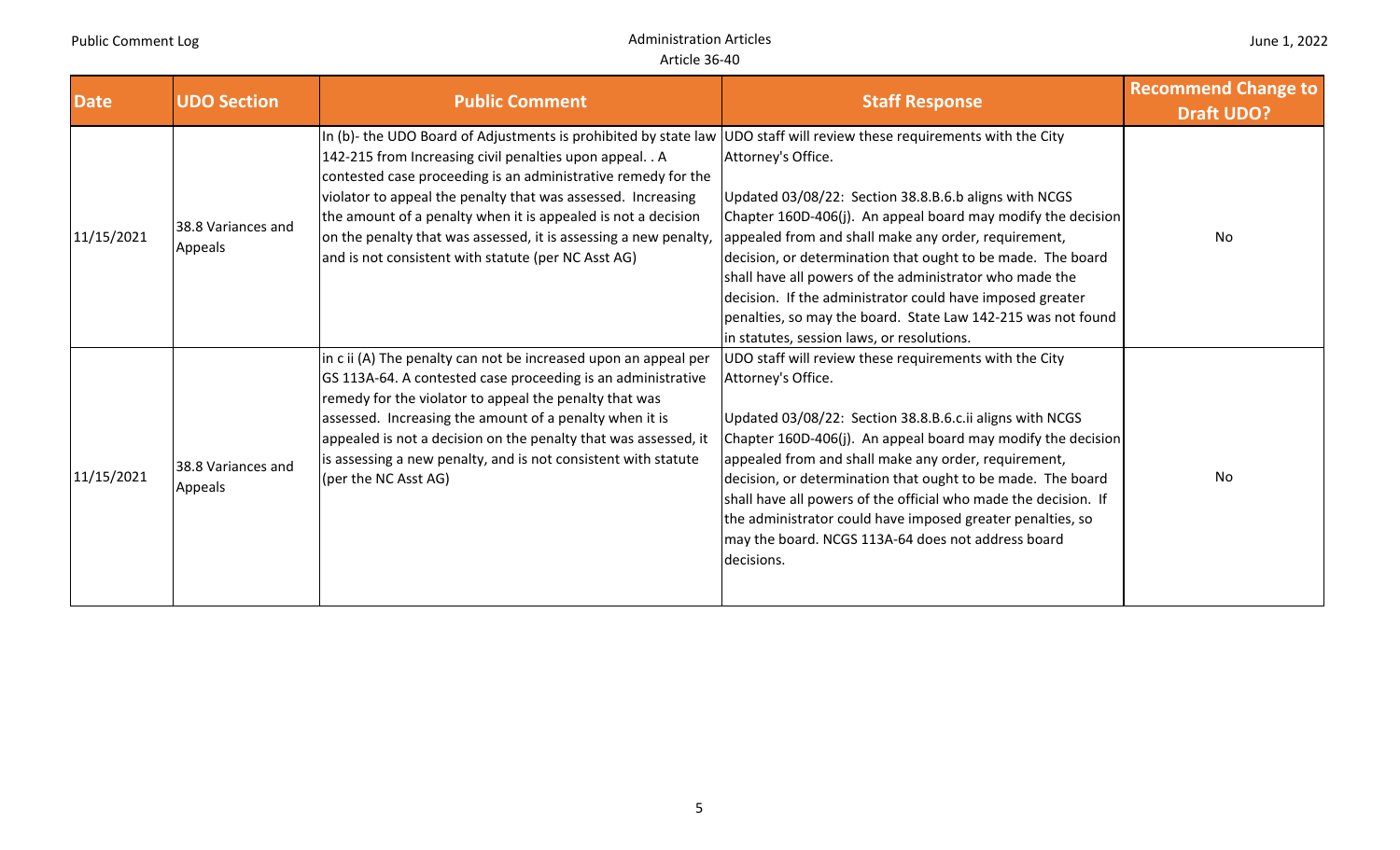| <b>Date</b> | <b>UDO Section</b>            | <b>Public Comment</b>                                                                                                                                                                                                                                                                                                                                                                                                                                                                                                                                                                                                                                | <b>Staff Response</b>                                                                                                                                                                                                                                                                                                                                                                                                                                                                   | <b>Recommend Change to</b><br><b>Draft UDO?</b> |
|-------------|-------------------------------|------------------------------------------------------------------------------------------------------------------------------------------------------------------------------------------------------------------------------------------------------------------------------------------------------------------------------------------------------------------------------------------------------------------------------------------------------------------------------------------------------------------------------------------------------------------------------------------------------------------------------------------------------|-----------------------------------------------------------------------------------------------------------------------------------------------------------------------------------------------------------------------------------------------------------------------------------------------------------------------------------------------------------------------------------------------------------------------------------------------------------------------------------------|-------------------------------------------------|
| 11/15/2021  | 38.8 Variances and<br>Appeals | and on D (Drainage appeals): The penalty can not be increased   UDO staff will review these requirements with the City<br>upon an appeal per GS 142-215. A contested case proceeding is Attorney's Office.<br>an administrative remedy for the violator to appeal the penalty<br>that was assessed. Increasing the amount of a penalty when it   Updated 03/08/22: Section 38.8.D aligns with NCGS Chapter<br>is appealed is not a decision on the penalty that was assessed,<br>it is assessing a new penalty, and is not consistent with statute<br>(per the NC Asst AG). And this appeal should go to SWAC who<br>has subject matter intelligence | 160D-406(j). An appeal board may modify the decision<br>appealed from and shall make any order, requirement,<br>decision, or determination that ought to be made. The board<br>shall have all powers of the administrator who made the<br>decision. If the administrator could have imposed greater<br>penalties, so may the board. State Law 142-215 was not found<br>in statutes, session laws, or resolutions.                                                                       | No                                              |
| 11/27/2021  | 38.8 Variances and<br>Appeals | And this appeal should go to SWAC who has subject matter<br>intelligence                                                                                                                                                                                                                                                                                                                                                                                                                                                                                                                                                                             | The draft UDO proposes that all appeals related to the UDO will<br>go to the UDO Board of Adjustment, which will be informed of<br>all UDO requirements. The designated administrator, director<br>of the department or agency, or their designee, who made the<br>decision being appealed shall be present at the evidentiary<br>hearing as a witness. Other City and County staff and<br>witnesses may present evidence at the hearing to be heard by<br>the UDO Board of Adjustment. | <b>No</b>                                       |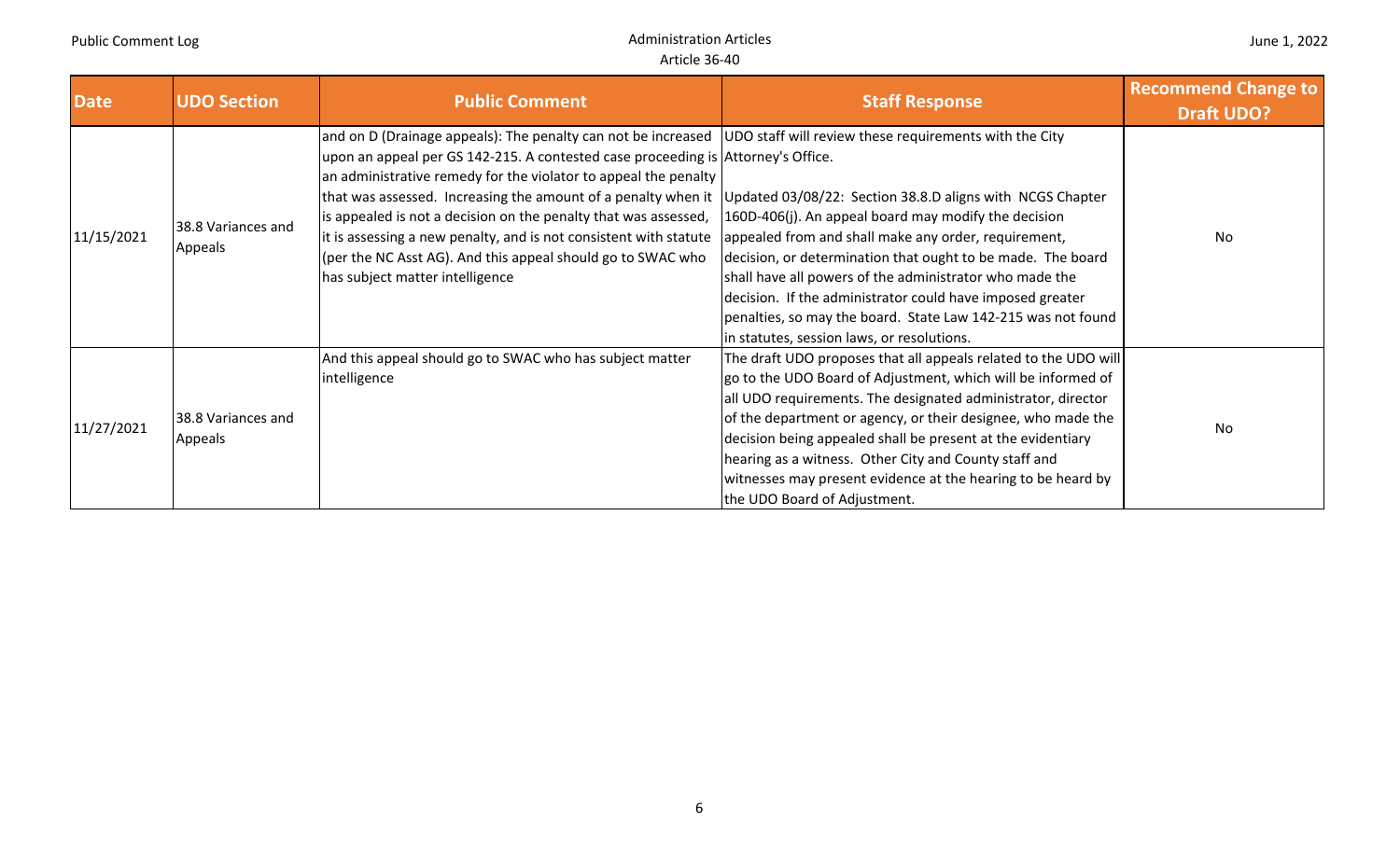| <b>Date</b> | <b>UDO Section</b>                                                                                                 | <b>Public Comment</b>                                                                                                                                                                                                                                                                           | <b>Staff Response</b>                                                                                                                                                                                                                                                                                                                                                                                                                                                                                                                                            | <b>Recommend Change to</b><br><b>Draft UDO?</b> |
|-------------|--------------------------------------------------------------------------------------------------------------------|-------------------------------------------------------------------------------------------------------------------------------------------------------------------------------------------------------------------------------------------------------------------------------------------------|------------------------------------------------------------------------------------------------------------------------------------------------------------------------------------------------------------------------------------------------------------------------------------------------------------------------------------------------------------------------------------------------------------------------------------------------------------------------------------------------------------------------------------------------------------------|-------------------------------------------------|
| 10/27/2021  | 39.2 Nonconforming<br><b>Uses</b>                                                                                  | 39.2(F): Very onerous.                                                                                                                                                                                                                                                                          | Updated 2/22/22: The language will be revised to read, "Where<br>there is a voluntary discontinuance of a nonconforming use,<br>accompanied by an intent not to reestablish such use, any<br>subsequent use of the land or structure shall conform to the<br>requirements of this ordinance."<br>Updated 04/25/2022: To correct the prior update - The change<br>communicated above will not be reflected the second draft<br>UDO. The language in the current UDO draft will carry forward<br>and derives from the language of the current Zoning<br>Ordinance. | No                                              |
| 10/27/2021  | 39.2 Nonconforming<br><b>Uses</b>                                                                                  | 39.2(G): Timeframe is unreasonably short - could be fights with<br>insurance and lender before design can start. Design +<br>permitting = 9 months. (Separately, consider tying to permit<br>application rather than permit approval; developer can't<br>control timeframe for permit issuance) | Updated 02/07/22: Section 39.2.G of the draft UDO will be<br>updated to read, "as long as the building permit application<br>for the repair or restoration is submitted within 18 months of<br>the date of the damage."                                                                                                                                                                                                                                                                                                                                          | Yes                                             |
| 11/27/2021  | 39.2 Nonconforming<br>Uses; 39.3<br>Nonconforming<br>Structures; 39.5<br>Nonconforming<br><b>Exterior Lighting</b> | D. Uses the words Zoning Administrator which has been<br>changed elsewhere to be UDO Administrator. Who do you<br>mean here?                                                                                                                                                                    | Section 39.2.D: Zoning Administrator is correct. The UDO<br>Administrator and the Zoning Administrator will have different<br>responsibilities.                                                                                                                                                                                                                                                                                                                                                                                                                  | No                                              |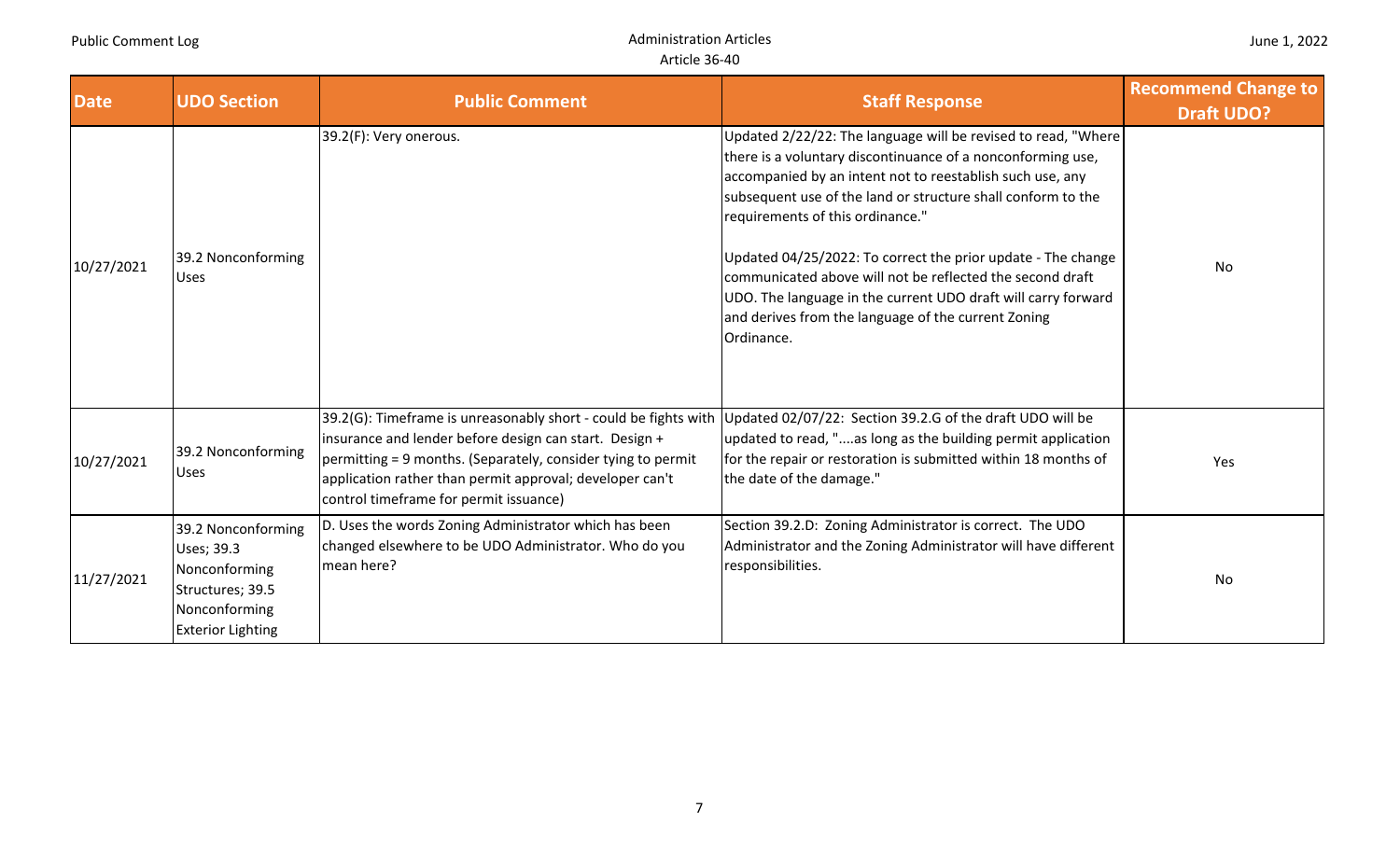| <b>Date</b> | <b>UDO Section</b>                                                                                                 | <b>Public Comment</b>                                                                                                                                                     | <b>Staff Response</b>                                                                                                                                                                                                                                                                                                                                                           | <b>Recommend Change to</b><br><b>Draft UDO?</b> |
|-------------|--------------------------------------------------------------------------------------------------------------------|---------------------------------------------------------------------------------------------------------------------------------------------------------------------------|---------------------------------------------------------------------------------------------------------------------------------------------------------------------------------------------------------------------------------------------------------------------------------------------------------------------------------------------------------------------------------|-------------------------------------------------|
| 11/27/2021  | 39.2 Nonconforming<br>Uses; 39.3<br>Nonconforming<br>Structures; 39.5<br>Nonconforming<br><b>Exterior Lighting</b> | Section C correctly matches state law but conflicts with article<br>33.8 (required road improvements for expansions/ change of<br>use or repairs/building permits)        | Updated 02/07/22: Staff is reviewing whether a change should<br>be made. Staff will make corrections to ensure Sections<br>33.8.A.1.e.i and 39.2.C are aligned.<br>Updated 04/26/2022: To clarify the prior update - Staff has<br>finished their review and will make corrections to Section<br>39.3.C, not 39.2.C, to be sure there is alignment with Section<br>33.8.A.1.e.i. | Yes                                             |
| 11/27/2021  | 39.2 Nonconforming<br>Uses; 39.3<br>Nonconforming<br>Structures; 39.5<br>Nonconforming<br><b>Exterior Lighting</b> | 39.5 who is the Zoning Administrator? is it the UDO<br>Administrator?                                                                                                     | The Zoning Administrator administers the zoning regulations<br>found in Articles 1, 36, 37, 38, 39 and 40. The role of the UDO<br>Administrator is the overall administration of the UDO,<br>including managing the UDO Board of Adjustment and deciding<br>conflicting regulations.                                                                                            | No                                              |
| 10/27/2021  | 39.3 Nonconforming<br><b>Structures</b>                                                                            | 39.3(D)(1)(a)(I): add provision saying "if practical". An existing<br>building might be too far back to make this work.                                                   | UDO staff and consultants are reexamining this language for<br>potential modification in the next draft UDO.<br>Updated 03/11/22: Text will be added to allow the Zoning<br>Administrator to determine if the build-to zone and minimum<br>build-to percentage is not practical and he may waive those<br>requirements.                                                         | Yes                                             |
| 11/15/2021  | 39.3 Nonconforming<br>Structures; 39.5<br>Nonconforming<br><b>Exterior Lighting</b>                                | D. Uses the words Zoning Administrator which has been<br>changed elsewhere to be UDO Administrator. Who do you<br>mean here?                                              | Section 39.5 states the Zoning Administrator, and is correct.<br>The Zoning Administrator administers Article 39, as well as<br>Articles 1, 36, 37, 38, and 40.                                                                                                                                                                                                                 | No                                              |
| 11/27/2021  | 40.1 Inspections; 40.2<br>Enforcement                                                                              | section A 4 - please add language speaking to posting of bonds<br>as an alternative to 100% completion (allowed by law &<br>discussed elsewhere in the UDO. Omitted here) | Updated 02/11/22: The posting of performance guarantees<br>(including bonds) is not related to final inspections to obtain a<br>certificate of compliance/occupancy. No change<br>recommended.                                                                                                                                                                                  | No                                              |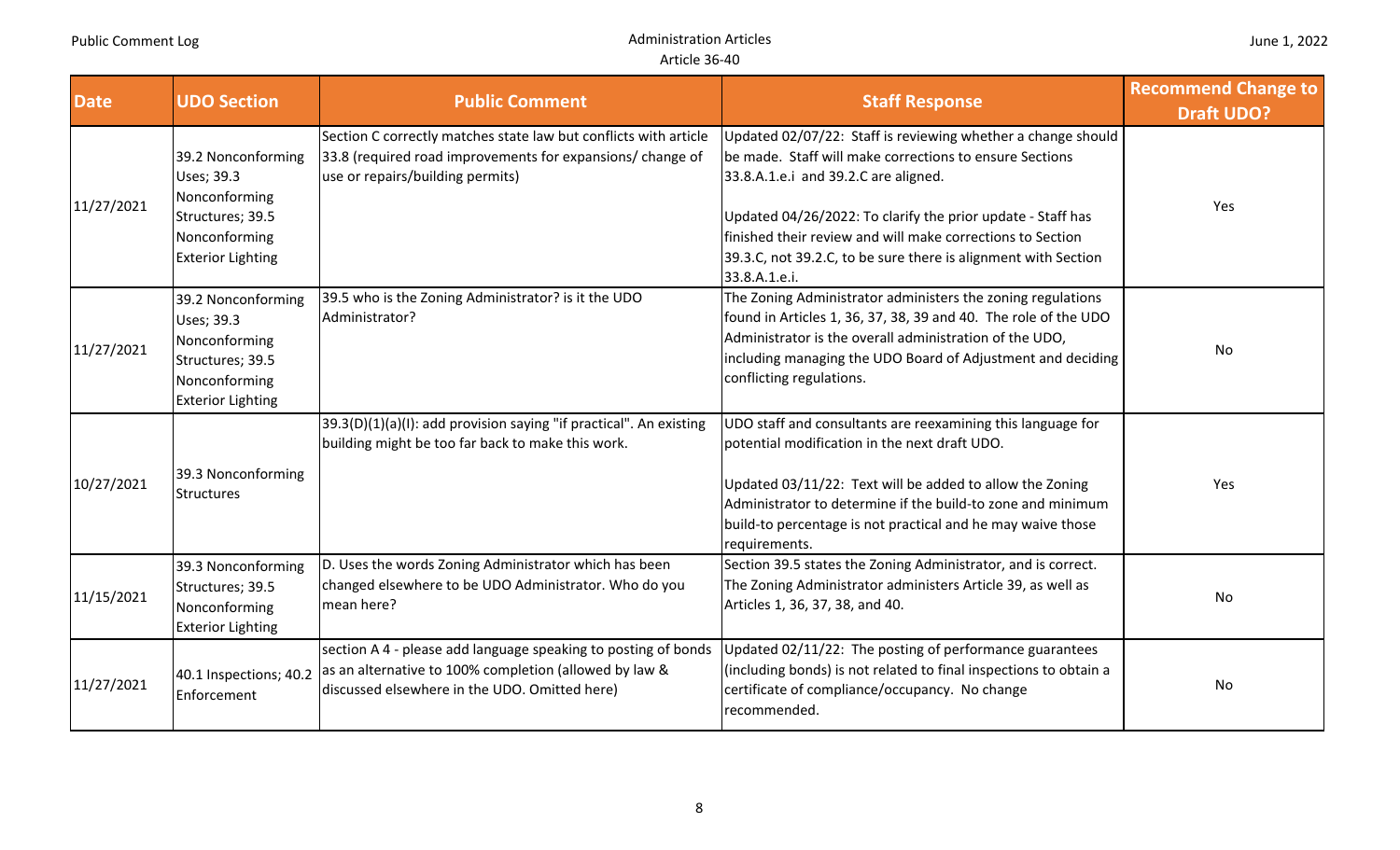| <b>Date</b> | <b>UDO Section</b>                    | <b>Public Comment</b>                                                                                                                                                                                                                                         | <b>Staff Response</b>                                                                                                                                                                                                                                                                                                                                             | <b>Recommend Change to</b><br><b>Draft UDO?</b> |
|-------------|---------------------------------------|---------------------------------------------------------------------------------------------------------------------------------------------------------------------------------------------------------------------------------------------------------------|-------------------------------------------------------------------------------------------------------------------------------------------------------------------------------------------------------------------------------------------------------------------------------------------------------------------------------------------------------------------|-------------------------------------------------|
| 11/27/2021  | 40.1 Inspections; 40.2<br>Enforcement | sect C Signs is a gross over-reach. Proactive stalking of property<br>owners and the requirement for written statements & filing of<br>reports for SIGN? what is the nexus? where is the statutory<br>authority?                                              | Updated 02/07/22: Thank you for this feedback. Staff believes<br>the current language is an improvement to the sign inspection<br>language that existed prior to the 2019 sign regulations<br>rewrite. These carryover provisions from existing regulatory<br>language do not change how sign inspections and enforcement<br>have been, and are being, conducted. | No                                              |
| 11/27/2021  | 40.1 Inspections; 40.2<br>Enforcement | Under E Stormwater as least the reports are part of an<br>investigation (still a bully tactic) but for SIGNs?                                                                                                                                                 | Updated 02/07/22: Thank you for this feedback. Staff believes<br>the current language is an improvement to the sign inspection<br>language that existed prior to the 2019 sign regulations<br>rewrite. These carryover provisions from existing regulatory<br>language do not change how sign inspections and enforcement<br>have been, and are being, conducted. | No                                              |
| 11/27/2021  | 40.1 Inspections; 40.2<br>Enforcement | Section FSS&I - need to add that they have to present<br>credentials                                                                                                                                                                                          | This language will be revised to provide clarity in the next draft<br>UDO. Section 40.2.F.2.<br>Updated 03/24/22: The section to be updated is located in<br>40.1.F.2, not 40.2.F.2.                                                                                                                                                                              | Yes                                             |
| 11/27/2021  | 40.1 Inspections; 40.2<br>Enforcement | Section 3 a pg 40-4 - in what dream can you fine me for<br>'threatening to violate'? that section must be removed. You can Attorney's Office.<br>not violate an ordinance until you've actually done something<br>to violate it. thoughts are not violations! | UDO staff will review these requirements with the City<br>Updated 03/08/22: Section 40.2.A.3.a refers to injunctions and<br>orders of abatement, not to the issuance of notices of<br>violation. The text "threatening to violate" is consistent with<br>text used in NCGS Chapters 160D-402(b) and 160D-1104(b).                                                 | No                                              |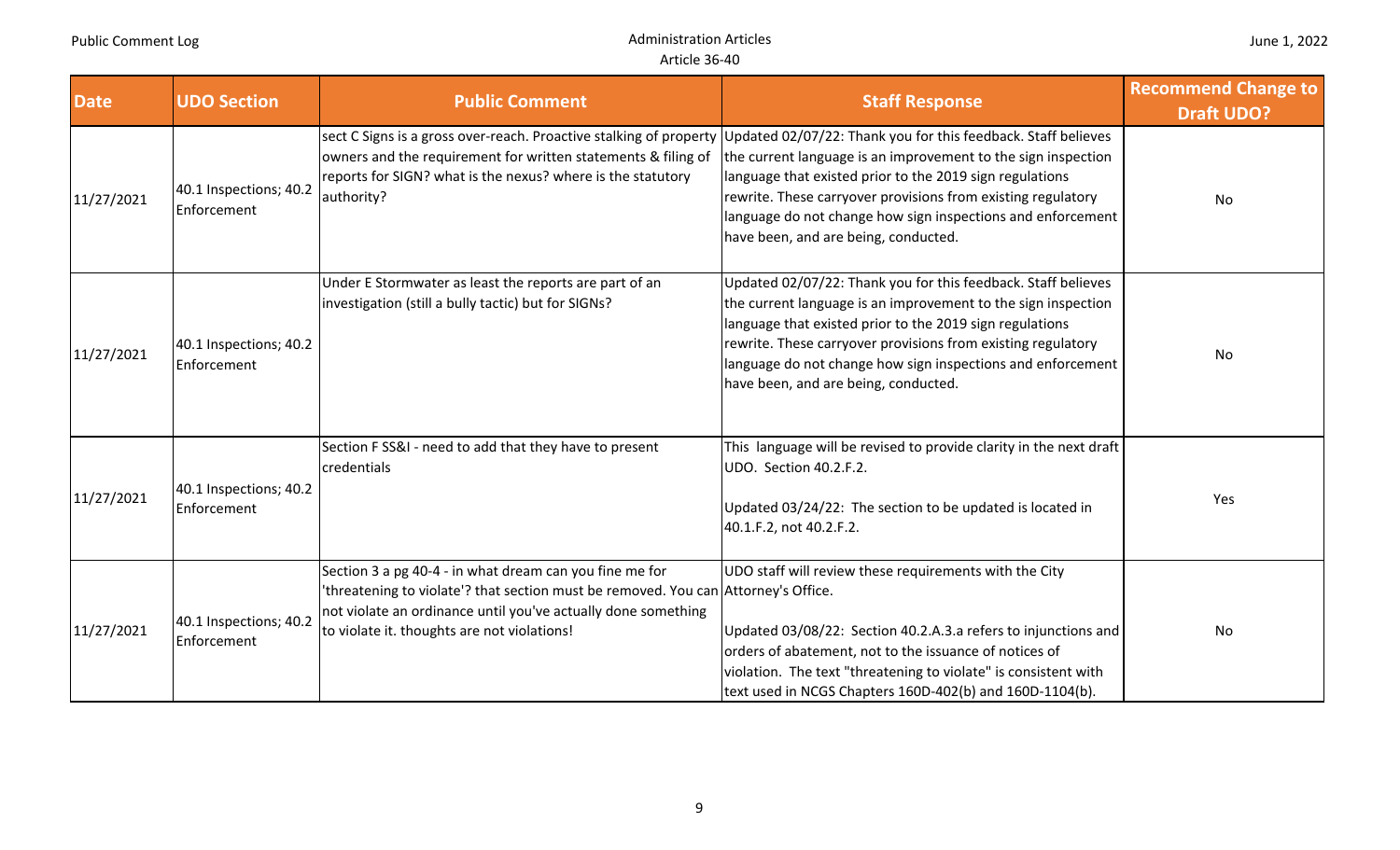| <b>Date</b> | <b>UDO Section</b>                    | <b>Public Comment</b>                                                                                                                                                                  | <b>Staff Response</b>                                                                                                                                                                                                                                                                                                                                                                                                                                                                   | <b>Recommend Change to</b><br><b>Draft UDO?</b> |
|-------------|---------------------------------------|----------------------------------------------------------------------------------------------------------------------------------------------------------------------------------------|-----------------------------------------------------------------------------------------------------------------------------------------------------------------------------------------------------------------------------------------------------------------------------------------------------------------------------------------------------------------------------------------------------------------------------------------------------------------------------------------|-------------------------------------------------|
| 11/27/2021  | Enforcement                           | Section B 2 d (page 40-5) add the language that says that when Section 40.2.B.2.d refers to Section 38.8.B. Section 38.8.B.7,<br>40.1 Inspections; 40.2 appealed all fines are stayed. | "Stay of Enforcement and Penalties" explains that appeals stay<br>enforcement and accrual of any penalties/fines assessed while<br>an appeal is pending.                                                                                                                                                                                                                                                                                                                                | No                                              |
| 11/27/2021  | 40.1 Inspections; 40.2<br>Enforcement | Section B 2 omitted hearing info & protocol following hearing                                                                                                                          | Section 40.2.A provides details on notices of violation and<br>orders. Section 40.2.A.1.f states that a notice of violation may<br>be appealed in accordance with Section 38.8.B, which includes<br>hearing information and protocol.                                                                                                                                                                                                                                                   | No                                              |
| 11/27/2021  | 40.1 Inspections; 40.2<br>Enforcement | section D page 40-9 why are appeals of PCCO not to SWAC?                                                                                                                               | The draft UDO proposes that all appeals related to the UDO will<br>go to the UDO Board of Adjustment, which will be informed of<br>all UDO requirements. The designated administrator, director<br>of the department or agency, or their designee, who made the<br>decision being appealed shall be present at the evidentiary<br>hearing as a witness. Other City and County staff and<br>witnesses may present evidence at the hearing to be heard by<br>the UDO Board of Adjustment. | No                                              |
| 11/27/2021  | 40.1 Inspections; 40.2<br>Enforcement | Section E Signs - typo line 3: what is 'temporary temporary'.                                                                                                                          | The language will be revised to provide clarity in the next draft<br>UDO. The first instance of "temporary" from the sentence in<br>40.2.E.1.a will be deleted.                                                                                                                                                                                                                                                                                                                         | Yes                                             |
| 11/27/2021  | 40.1 Inspections; 40.2<br>Enforcement | not signs. fix the reference                                                                                                                                                           | top of page 40-10 refers to section 40.2.b but that is flood plain The language will be revised to provide clarity in the next draft<br>UDO. The language will be revised from 40.2.B to 40.2.A.                                                                                                                                                                                                                                                                                        | Yes                                             |
| 11/27/2021  | Enforcement                           | section 2 top of page 40-1 has a typo: it's  a notice of<br>40.1 Inspections; 40.2   violations not notices                                                                            | The language will be revised to provide clarity in the next draft<br>UDO. Section 40.2.A.1 heading will be changed to "Notice of<br>Violation", to be consistent with text in that section.                                                                                                                                                                                                                                                                                             | Yes                                             |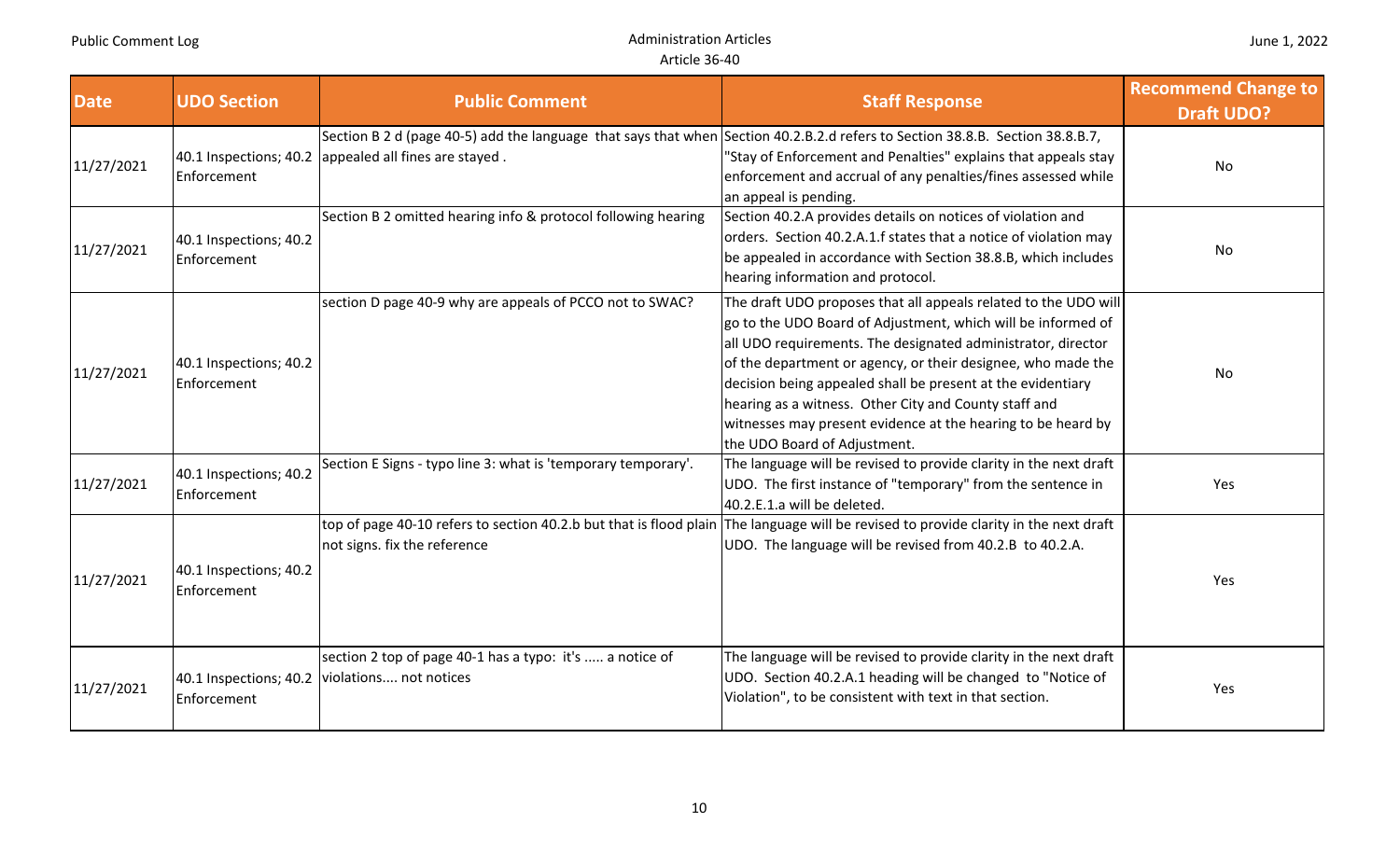| <b>Date</b> | <b>UDO Section</b>                    | <b>Public Comment</b>                                                                                                                                                                                                                                                                                                                                                                                                                                                                                                                           | <b>Staff Response</b>                                                                                                                                                                                                                                                                                                                                                                                                                                                                                   | <b>Recommend Change to</b><br><b>Draft UDO?</b> |
|-------------|---------------------------------------|-------------------------------------------------------------------------------------------------------------------------------------------------------------------------------------------------------------------------------------------------------------------------------------------------------------------------------------------------------------------------------------------------------------------------------------------------------------------------------------------------------------------------------------------------|---------------------------------------------------------------------------------------------------------------------------------------------------------------------------------------------------------------------------------------------------------------------------------------------------------------------------------------------------------------------------------------------------------------------------------------------------------------------------------------------------------|-------------------------------------------------|
| 11/27/2021  | 40.1 Inspections; 40.2<br>Enforcement | Section 3 A- How can you have the authority to put me in jail<br>(section 4) but not the obligation to actually notify me of an<br>alleged violation?? Citations should be given to the owner or<br>manager. saying you can give the Citation to anyone having<br>'immediate beneficial use of the property' is saying you can<br>give the notice to the drunk guy on the 4th bar stool. And with<br>that non-notification I have no right to appeal or correct an<br>alleged violation. that's unconscionable & must be a violation<br>of law. | UDO staff will review these requirements with the City<br>Attorney's Office. In addition, Section 40.2.E.4, "Criminal<br>Penalties" will be removed due to newly adopted State law.<br>Updated 03/18/22: The use of "person having immediate<br>beneficial use of the property" is no different than "occupant of<br>the premises". Section 40.2.E.3.a will be revised to more<br>closely align with 160D-404 in the next draft                                                                         | Yes                                             |
| 11/27/2021  | 40.1 Inspections; 40.2<br>Enforcement | Section 5 b (pg 40-10) conflicts with the Non-conforming<br>regulations of the UDO and the rights afforded by state law                                                                                                                                                                                                                                                                                                                                                                                                                         | UDO staff will review these requirements with the City<br>Attorney's Office.<br>The first sentence of 39.6.A shall be revised to add,<br>"Notwithstanding 40.2.E.5.b" at the beginning of the sentence.<br>Cross-references will be added to Sections 40.2.E.5.b, "Civil<br>Judicial Remedies" and 39.6.A, "Nonconforming On-Premise<br>Signs".                                                                                                                                                         | Yes                                             |
| 11/27/2021  | 40.1 Inspections; 40.2<br>Enforcement | Section 6 a (page 40-11) is about signs but it includes the<br>language "use of land, building or structure or to prevent any<br>illegal act, business or use in or about the site or premise." this<br>needs to be removed as it has nothing to do with remedy for<br>an incorrect sign.                                                                                                                                                                                                                                                       | The language will be revised to provide clarity in the next draft<br>UDO. The language will be reworded in Section 40.2.E.6.a to<br>read, "In addition to other remedies, professional staff is<br>authorized to withhold approval for the issuance of a sign<br>permit to prevent the unlawful erection, construction,<br>reconstruction, alteration, repair, conversion, or moving of a<br>sign."<br>Updated 03/24/22: Section 40.2.E.6.a and 40.2.K.6 have been<br>relocated to 40.2.A and combined. | Yes                                             |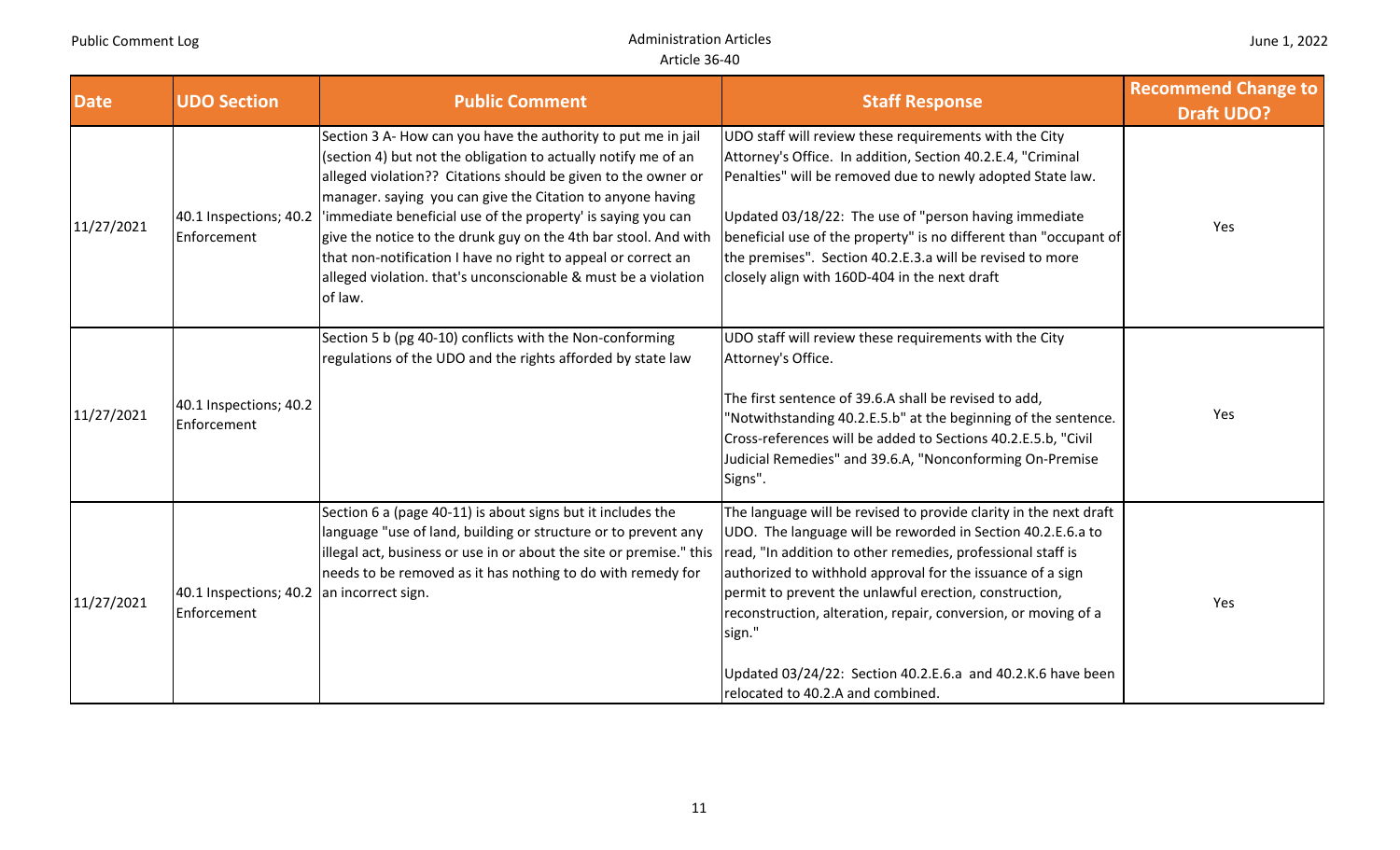**Administration Articles** Article 36‐40

| <b>Date</b> | <b>UDO Section</b>                    | <b>Public Comment</b>                                                                                                                                                                                     | <b>Staff Response</b>                                                                                                                                                                                                                                                                                                                                                                                                     | <b>Recommend Change to</b><br><b>Draft UDO?</b> |
|-------------|---------------------------------------|-----------------------------------------------------------------------------------------------------------------------------------------------------------------------------------------------------------|---------------------------------------------------------------------------------------------------------------------------------------------------------------------------------------------------------------------------------------------------------------------------------------------------------------------------------------------------------------------------------------------------------------------------|-------------------------------------------------|
| 11/27/2021  | 40.1 Inspections; 40.2<br>Enforcement | Erosion Control violations page 40-13 section e iv should read<br>"the amount of money saved through noncompliance' and<br>after vii insert the word AND since they aggravating factors is<br>all 8 items | Updated 02/07/22: The current language should remain, as<br>the intent is not how much was saved, but whether saving<br>money was an incentive for actions taken by the developer.<br>The language in 40.2.F.2.e should not add the word, "and". The<br>eight factors are not all of the factors that can be considered.                                                                                                  | <b>No</b>                                       |
| 11/27/2021  | 40.1 Inspections; 40.2<br>Enforcement | page 40-14 section f i the correct entity is the NC State<br>Sedimentation Control Commission                                                                                                             | The language will be revised to provide clarity in the next draft<br>UDO. Section 40.2.F.2.f.i will revised to, "North Carolina<br>Sedimentation Control Commission".                                                                                                                                                                                                                                                     | Yes                                             |
| 11/27/2021  | Enforcement                           | 40.1 Inspections; 40.2 section iii : what are 'clear' proceeds? those that aren't cloudy? This language will be revised to provide clarity in the next draft<br>fix wording                               | UDO.                                                                                                                                                                                                                                                                                                                                                                                                                      | Yes                                             |
| 11/27/2021  | 40.1 Inspections; 40.2<br>Enforcement | the last line of section iv is not allowed per the State Model<br>Ordinance. Fines must be in compliance with NC GS 113A-64                                                                               | UDO staff will review these requirements with the City<br>Attorney's Office.<br>Updated 03/08/22: The fines in Section 40.2.F.2.d.iv are in<br>compliance with NCGS 113-64. State statutes give local<br>governments the authority to adopt regulations and ordinances<br>to enforce soil erosion and sedimentation control programs.<br>Regulations may be more strict. The State Model Ordinance is<br>not legislation. | <b>No</b>                                       |
| 11/27/2021  | 40.1 Inspections; 40.2<br>Enforcement | Section 3 a & b- remove the word 'threatening. Attitude is not<br>a reason for injunctive relief. A violation & notice has to have<br>occurred.                                                           | UDO staff will review these requirements with the City<br>Attorney's Office.<br>Updated 03/08/22: The text "threatening to violate" in Section<br>40.2.F.3 is consistent with text used in NCGS Chapters 160D-<br>402(b) and 160D-1104(b).                                                                                                                                                                                | No                                              |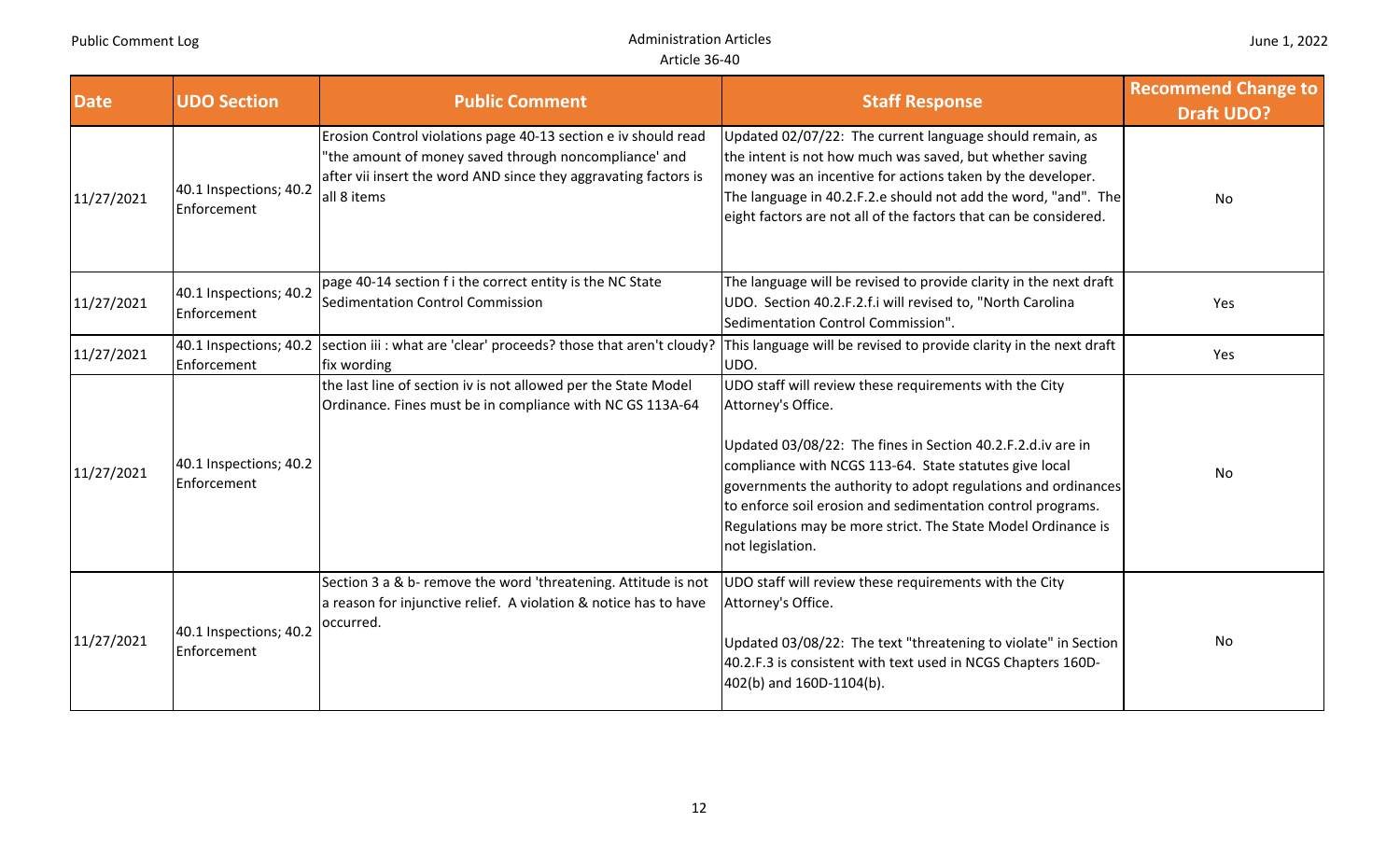| <b>Date</b> | <b>UDO Section</b>                    | <b>Public Comment</b>                                                                                                                                | <b>Staff Response</b>                                                                                                                                                                                                                                                                                                                                                                                                                                                                                                                                                                                                                                                                                                                                                                                                                                                                                              | <b>Recommend Change to</b><br><b>Draft UDO?</b> |
|-------------|---------------------------------------|------------------------------------------------------------------------------------------------------------------------------------------------------|--------------------------------------------------------------------------------------------------------------------------------------------------------------------------------------------------------------------------------------------------------------------------------------------------------------------------------------------------------------------------------------------------------------------------------------------------------------------------------------------------------------------------------------------------------------------------------------------------------------------------------------------------------------------------------------------------------------------------------------------------------------------------------------------------------------------------------------------------------------------------------------------------------------------|-------------------------------------------------|
| 11/27/2021  | 40.1 Inspections; 40.2<br>Enforcement | section 4 b page 40-15 typo of 'and', in addition the entire<br>section b (withholding of building permits) is not authorized by<br>State Ordinance. | UDO staff will review these requirements with the City<br>Attorney's Office.<br>Updated 03/08/22: NCGS Chapter 160D-1110(h) applies when<br>the City is withholding a building permit or a certificate of<br>occupancy to ensure compliance with respect to a different<br>property or parcel that is in violation. Section 40.2.F.4.b,<br>"Witholding Approval of a Certificate of Occupancy", authorizes<br>withholding of a certificate of occupancy with respect to a<br>noncompliant property/parcel and is in compliance with state<br>law. This section is not related to withholding building permits.<br>No typo of "and" was found.<br>Updated 04/25/2022: To clarify the previous update - The city,<br>itself, is not a withholding authority of certificates of occupancy<br>and/or building permits. Rather, the city requests, these<br>withholdings by the issuing authority - Mecklenburg County. | No                                              |
| 11/27/2021  | 40.1 Inspections; 40.2<br>Enforcement | same note on item g page 40-17- (withholding of building<br>permits) is not authorized by State Ordinance.                                           | UDO staff will review these requirements with the City<br>Attorney's Office.<br>Updated 03/08/22: NCGS Chapter 160D-1110(h) applies when<br>the City is withholding a building permit or a certificate of<br>occupancy to ensure compliance with respect to a different<br>property or parcel that is in violation. Section 40.2.G.6.g.i,<br>"Withholding of Certificate of Occupancy", authorizes<br>withholding of a certificate of occupancy with respect to a<br>noncompliant property/parcel and is in compliance with state<br>law.                                                                                                                                                                                                                                                                                                                                                                          | No                                              |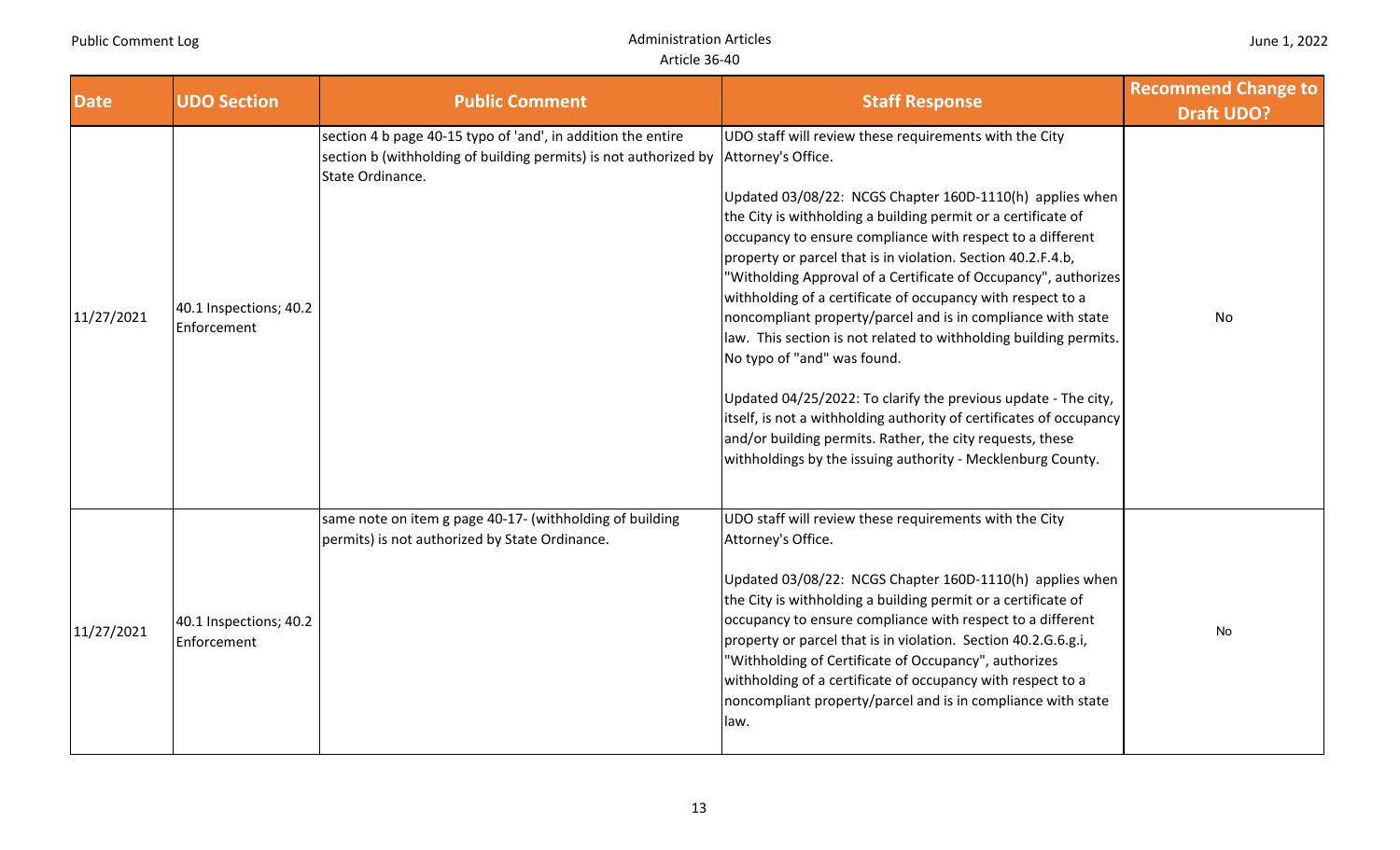| <b>Date</b> | <b>UDO Section</b>                               | <b>Public Comment</b>                                                                                                                                      | <b>Staff Response</b>                                                                                                                                                                                                                                                                                                                                                                            | <b>Recommend Change to</b><br><b>Draft UDO?</b> |
|-------------|--------------------------------------------------|------------------------------------------------------------------------------------------------------------------------------------------------------------|--------------------------------------------------------------------------------------------------------------------------------------------------------------------------------------------------------------------------------------------------------------------------------------------------------------------------------------------------------------------------------------------------|-------------------------------------------------|
| 11/27/2021  | 40.1 Inspections; 40.2   language<br>Enforcement | item g iv - NC GS 160A-193 limits the enforcement to City<br>Limits & 1 mile. it can NOT apply to the entire ETJ. change the                               | UDO staff will review these requirements with the City<br>Attorney's Office.<br>Updated 03/08/22: Section 40.2.G.6.g.iv is in compliance with,<br>and references, NCGS Chapter 160A-193.                                                                                                                                                                                                         | No                                              |
| 11/27/2021  | Enforcement                                      | assessed immediately (WITHOUT NOTICE) and then correctly<br>40.1 Inspections; 40.2   says notice & time to correct (matching Notice provision 4)           | section J Tree protections incorrectly says that penalties can be Updated 02/08/22: Section 40.2.J will be revised to replace the<br>words, "Immediately or" with "and". Section 40.2.J.2.c and<br>40.2.J.2.d will remove the last sentence of each section which<br>reads, "No notice of violation is needed prior to the assessment<br>of a civil penalty issued pursuant to this subsection." | Yes                                             |
| 11/27/2021  | 40.1 Inspections; 40.2<br>Enforcement            | Section 4 top of page 40-20 omitted the specifics of notification The second sentence in Section 40.2.J, Tree Protection<br>delivery                       | Violations and Enforcement" on page 40-20 reads, "the City<br>may issue a written notice of violation in accordance with<br>Section 40.2.A.1.". Section 40.2.A.1 is the location where the<br>details of issuing and delivering notices of violation are<br>described in detail.                                                                                                                 | No                                              |
| 11/27/2021  | 40.1 Inspections; 40.2<br>Enforcement            | section 6 Page 40-20) failed to say that criminal penalties can<br>only be assessed after adjudication.                                                    | UDO staff will review these requirements with the City<br>Attorney's Office.<br>Updated 03/08/22: State legislation adopted after the release<br>of the first UDO draft decriminalizes certain land use<br>ordinances. Section 40.2.J.6 will be removed.                                                                                                                                         | Yes                                             |
| 11/27/2021  | 40.1 Inspections; 40.2<br>Enforcement            | Zoning violations section #3 (page 40-21) omitted the sentence This comment refers to Section 40.2.K, "Zoning Violations and<br>about delivery of citation | Enforcement". Section 40.2.K.3.a addresses delivery of the<br>citation in the middle of the paragraph: " Citations may be<br>delivered in person to the violator or, if the violator cannot be<br>readily found, then the citation may be mailed."                                                                                                                                               | No                                              |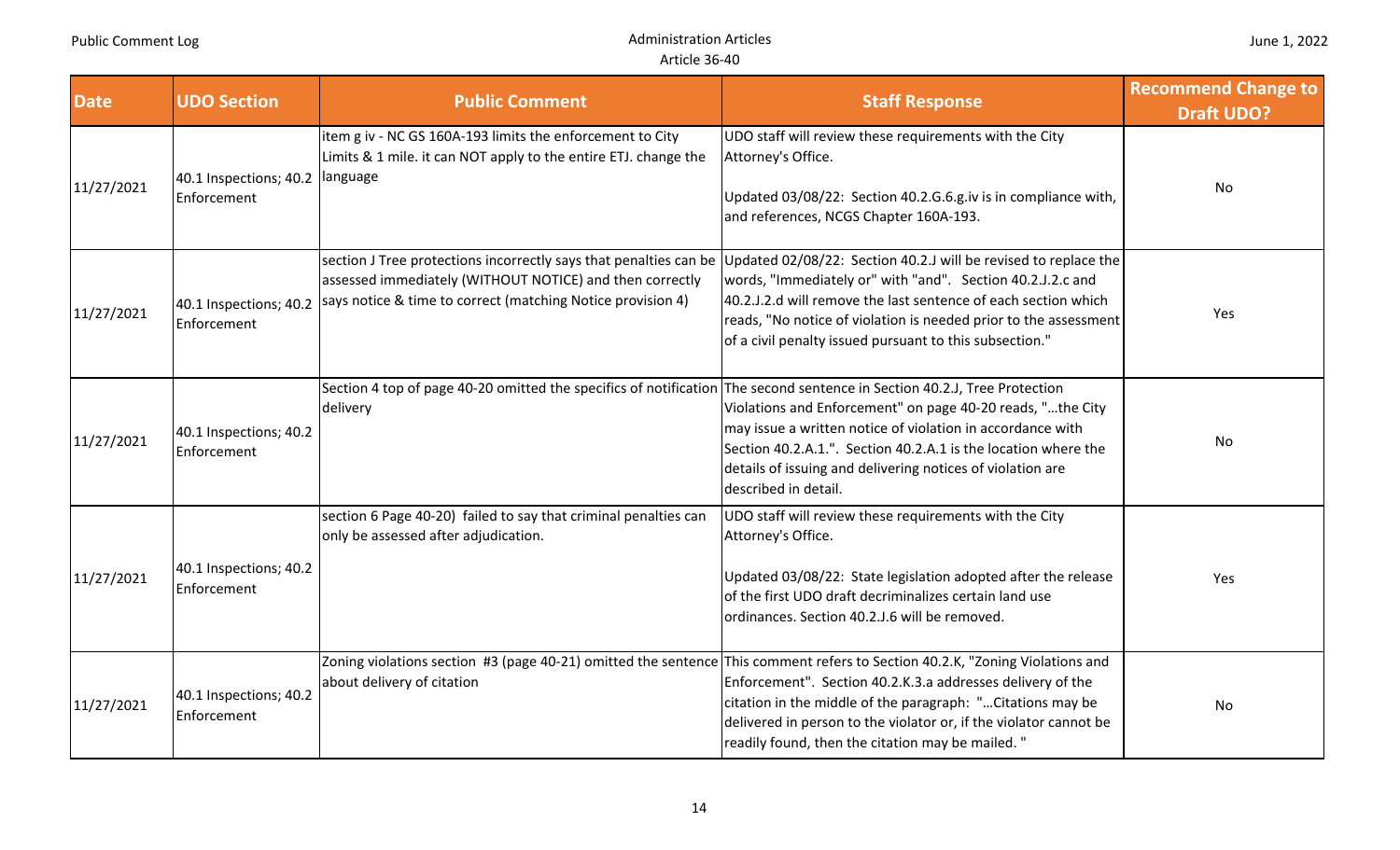| <b>Date</b> | <b>UDO Section</b> | <b>Public Comment</b>                                                                                                                                                                                                                                      | <b>Staff Response</b>                                                                                                                                                                                                                                                                                                                                                                                                                                                                                                                                                                                                                                                                                                                                                                     | <b>Recommend Change to</b><br><b>Draft UDO?</b> |
|-------------|--------------------|------------------------------------------------------------------------------------------------------------------------------------------------------------------------------------------------------------------------------------------------------------|-------------------------------------------------------------------------------------------------------------------------------------------------------------------------------------------------------------------------------------------------------------------------------------------------------------------------------------------------------------------------------------------------------------------------------------------------------------------------------------------------------------------------------------------------------------------------------------------------------------------------------------------------------------------------------------------------------------------------------------------------------------------------------------------|-------------------------------------------------|
| 11/11/2021  | 40.2 Enforcement   | Criminal Penalties - Is the City really going to spend tax payer<br>dollars on trying to prove someone<br>knowingly or willfully violated a provision of these regulations.<br>A fine not exceeding \$500 should suffice. Imprisonment is<br>unreasonable. | UDO staff will review these requirements with the City<br>Attorney's Office.<br>Updated 03/08/22: State legislation adopted after the release<br>of the first UDO draft decriminalizes certain land use<br>ordinances. Section 40.2.K.4 will be removed.                                                                                                                                                                                                                                                                                                                                                                                                                                                                                                                                  | Yes                                             |
| 1/16/2022   | 40.2 Enforcement   | How do fines for violations compare with current ones?<br>Withholding builder CO's for developer violations - is that<br>currently the case?                                                                                                               | Updated 03/08/22: Fines for violations of regulations will be<br>adopted as part of the UDO by elected officials. Maximum<br>dollar amounts for some fines are set by State statutes. Current<br>fines can be found in existing ordinances at<br>www.municode.com. Currently, and proposed in the UDO,<br>Certificates of Occupancy can be withheld until the applicant or<br>other responsible person has taken remedial measures or<br>cured violations set forth in a notice of violation. For clarity,<br>NCGS Chapter 160D-1110(h), "Building permits" restricts the<br>withholding of a building permit or certificate of occupancy<br>when there is a violation on "another property or parcel"<br>unless there is a public safety issue or unless otherwise<br>authorized by law. | No                                              |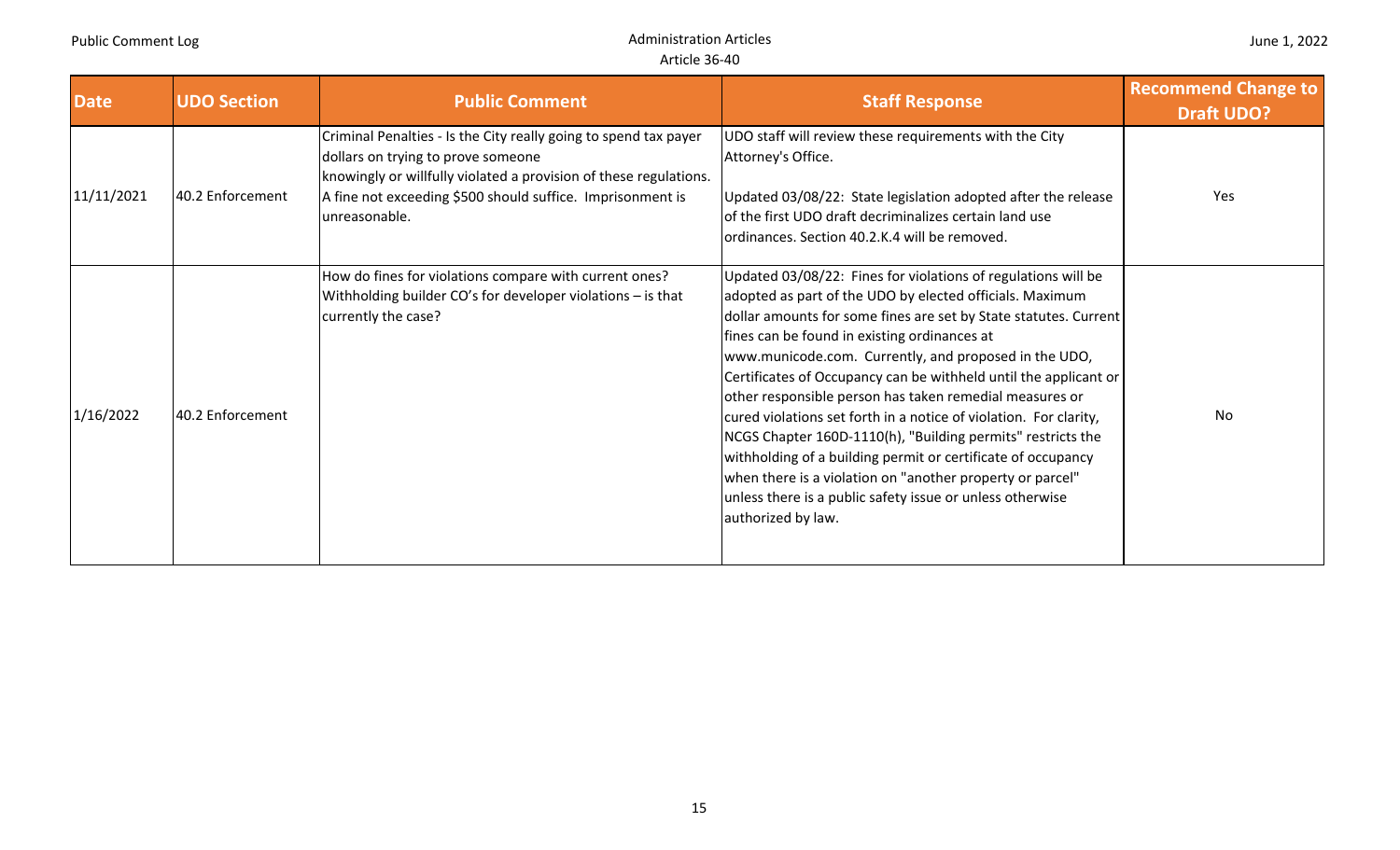| <b>Date</b> | <b>UDO Section</b> | <b>Public Comment</b>                                                                                                                                                                                                                                                                                                                                                                                                                                                     | <b>Staff Response</b>                                                                                                                                                                                                                                                                                            | <b>Recommend Change to</b><br><b>Draft UDO?</b> |
|-------------|--------------------|---------------------------------------------------------------------------------------------------------------------------------------------------------------------------------------------------------------------------------------------------------------------------------------------------------------------------------------------------------------------------------------------------------------------------------------------------------------------------|------------------------------------------------------------------------------------------------------------------------------------------------------------------------------------------------------------------------------------------------------------------------------------------------------------------|-------------------------------------------------|
| 2/11/2022   | 40.2 Enforcement   | $40.2$ .j<br>It's completely out of control to assess any monetary penalty<br>or otherwise for a tree removed by someone who owns that<br>tree and doesn't want it. This appears to be a massive<br>governmental overreach and infringement of civil liberties and<br>property rights.<br>If the city of Charlotte wants more trees, then incentivize tree<br>ownership. Punishing or prohibiting privately owned tree<br>removal violates property rights and liberties. | UDO staff will review these requirements with the City<br>Attorney's Office.<br>Updated 03/08/22: State statutes allow the City to regulate<br>the removal of trees on private property. The tree regulations<br>strive to incentivize tree planting and prohibit unauthorized<br>removal of trees.              | No                                              |
| 2/17/2022   | 40.2 Enforcement   | Enforcement of existing tree ordinances are done very poorly,<br>with less that 5% of permitted sites revisited for compliance.<br>Sections 29 and 40 of proposed UDO does not spell out how<br>quickly or how many sites are revisited for compliance. With<br>limited budgets and personnel, we should use widely available<br>and inexpensive aerial photography to check compliance in-<br>house. This is easily done, and would expend effort in efficient<br>ways.  | Thank you for your comment.                                                                                                                                                                                                                                                                                      | No                                              |
| 3/11/2022   | 40.2 Enforcement   | Item J. 2. C and J.2.D on page 40-19 says the fine for "Injury or<br>damage to, or destruction of, trees and shrubs protected by<br>Section 29.3.B and 29.3.C" But those 2 articles in Section<br>[29.3 do not protect shrubs. Remove the words 'and shrubs' and<br>'or shrubs'                                                                                                                                                                                           | Updated 03/18/22: Sections 40.2.J.2.c and 40.2.J.2.d will be<br>revised to delete the words, "and shrubs" and "or shrubs" in<br>the next draft.<br>Updated 03/24/22: The words "and shrubs" and "or shrubs"<br>will remain and Section 29.3 will be revised to protect shrubs,<br>which was the original intent. | No                                              |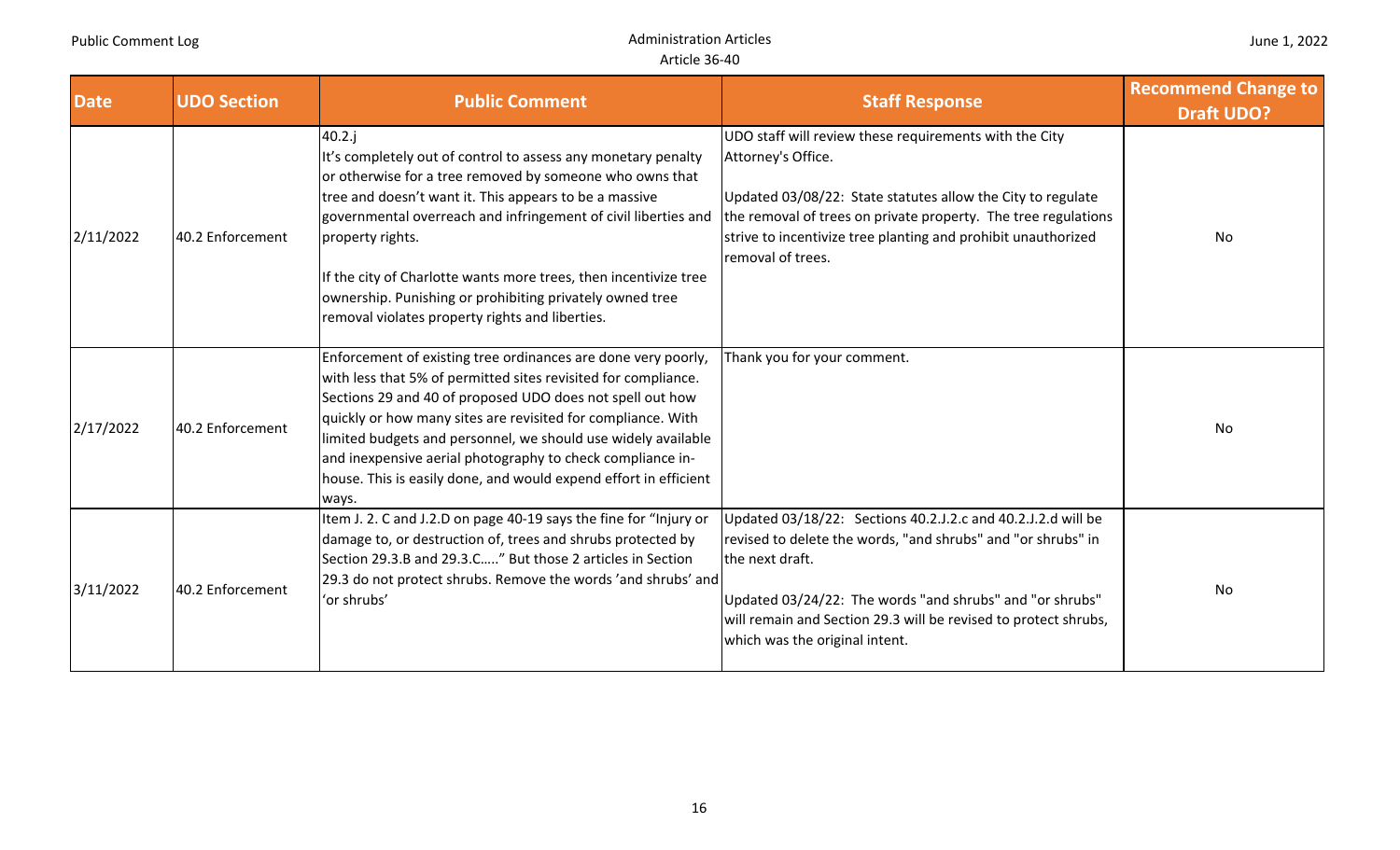| <b>Date</b> | <b>UDO Section</b> | <b>Public Comment</b>                                                                                                                                                                                                                                                                                                                                                                                                 | <b>Staff Response</b>                                                                                                                                                                                                                                                                                                                                                                                                                                                                                                                                                                                                                                                                                                                                                                                                                                                                                                                                                                                                                                                                                                                                                                  | <b>Recommend Change to</b><br><b>Draft UDO?</b> |
|-------------|--------------------|-----------------------------------------------------------------------------------------------------------------------------------------------------------------------------------------------------------------------------------------------------------------------------------------------------------------------------------------------------------------------------------------------------------------------|----------------------------------------------------------------------------------------------------------------------------------------------------------------------------------------------------------------------------------------------------------------------------------------------------------------------------------------------------------------------------------------------------------------------------------------------------------------------------------------------------------------------------------------------------------------------------------------------------------------------------------------------------------------------------------------------------------------------------------------------------------------------------------------------------------------------------------------------------------------------------------------------------------------------------------------------------------------------------------------------------------------------------------------------------------------------------------------------------------------------------------------------------------------------------------------|-------------------------------------------------|
| 3/11/2022   | 38.6 Vested Rights | Page 38-17 Section 38.6 C. Establishment of Vested Rights<br>incorrectly says "Approval or conditional approval". A Vested<br>right occurs upon SUBMISSION (if not vested earlier by<br>expenditure of substantial funds)                                                                                                                                                                                             | Updated 03/24/22: Section 38.6.C will be revised to state that<br>upon issuance of a development permit, statutory vesting<br>becomes effective upon filing of the application. Originally,<br>38.6.C referred to a site-specific vesting plan, however, a new<br>Section 38.6.D discusses establishment of a site-specific vesting<br>plan, which is effective upon the date of approval.                                                                                                                                                                                                                                                                                                                                                                                                                                                                                                                                                                                                                                                                                                                                                                                             | Yes                                             |
| 3/11/2022   | 38.6 Vested Rights | Page 38-18 Article 38-6 G Expiration of Vested Right. #1 says<br>we lose our vested right (which could be for a horizontal<br>improvement) when we don't take vertical BUILDING permit.<br>That is not correct.<br>#2 says an incomplete horizontal improvement expires & loses<br>vesting. Also not correct. If it starts-- it is vested regardless of<br>the # of phases and the time length of development process | Updated 03/24/22: NCGS Chapter 160D-108.1(b)(4) supports<br>the language in Section 38.6.G.1 and reads, "A right vested as<br>provided in this section terminates at the end of the applicable<br>vesting period with respect to buildings and uses for which no<br>valid building permit applications have been filed." In addition,<br>NCGS Chapter 160D-108(d), 2nd paragraph supports the same<br>language.<br>Updated 03/31/22: Reference to 160D-108.1(b)(4) above,<br>should be to 160D-108.1(e)(4) for site-specific vesting plans.<br>For other vesting rights, NCGS Chapter 160D-108(d), as noted<br>above, states for development permits, the statutory vesting<br>granted for a development project is effective for as long as the<br>development permit remains valid. This same statute<br>reference states development permits are valid for 12 months,<br>unless work has substantially commenced. The language in<br>38.6.D.2 is correct, regarding uncompleted development<br>projects when the development work is voluntarily<br>discontinued for a period of at least 24 consecutive months.<br>Changes will be made to Section 38.6 to clarify vesting rights. | Yes                                             |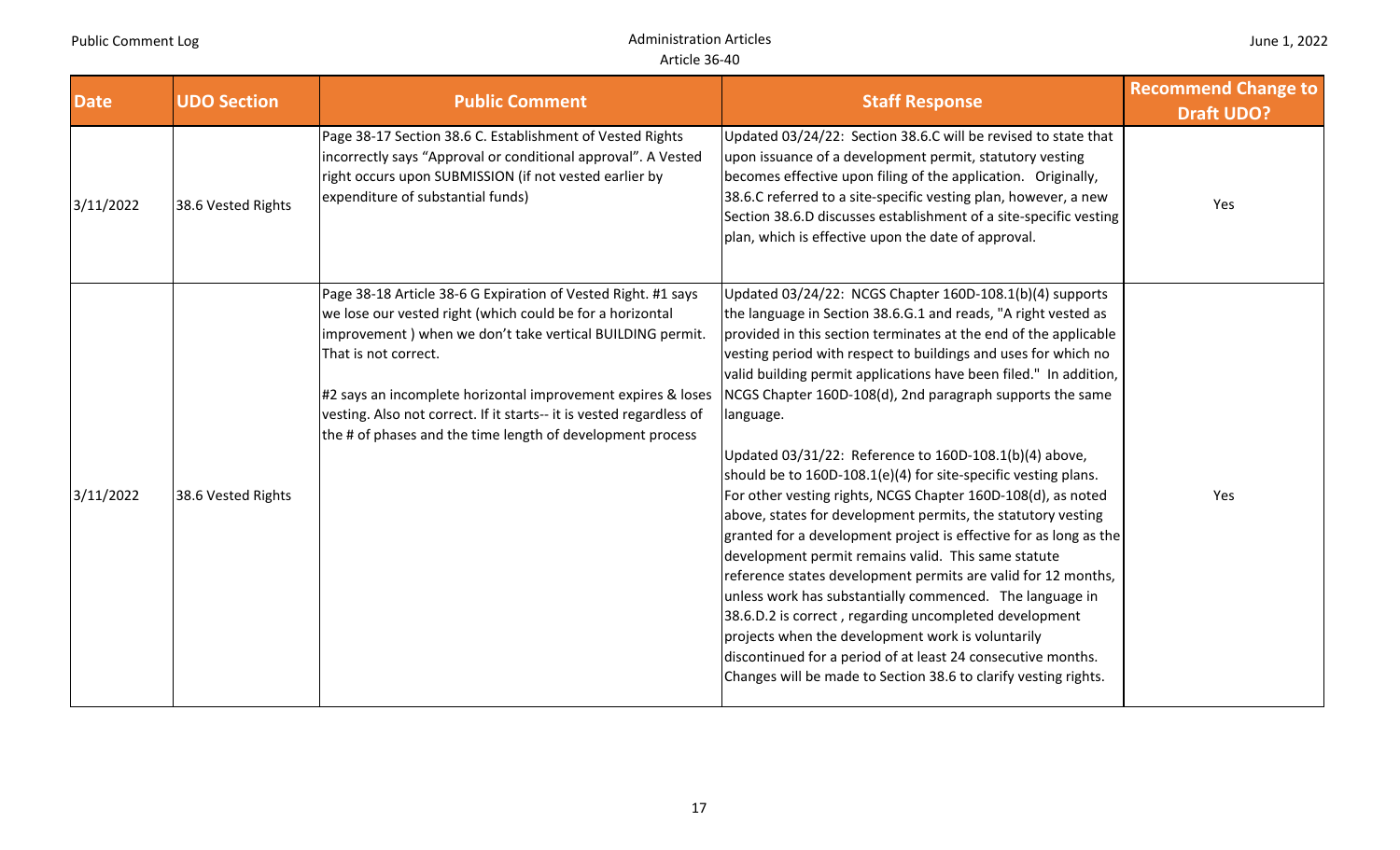| <b>Date</b> | <b>UDO Section</b>                                                      | <b>Public Comment</b>                                                                                                                                                                                                                                                                                                                                                                                                                                                                                        | <b>Staff Response</b>                                                                                                                                                                                                                                                                                                                                                                                                                                                                                                                                                                             | <b>Recommend Change to</b><br><b>Draft UDO?</b> |
|-------------|-------------------------------------------------------------------------|--------------------------------------------------------------------------------------------------------------------------------------------------------------------------------------------------------------------------------------------------------------------------------------------------------------------------------------------------------------------------------------------------------------------------------------------------------------------------------------------------------------|---------------------------------------------------------------------------------------------------------------------------------------------------------------------------------------------------------------------------------------------------------------------------------------------------------------------------------------------------------------------------------------------------------------------------------------------------------------------------------------------------------------------------------------------------------------------------------------------------|-------------------------------------------------|
| 3/11/2022   | 39.4 Nonconforming<br>Accessory Uses and<br><b>Accessory Structures</b> | Page 39-3 article 39.4 #B. the Utility department sets the size<br>of backflow preventers so mandating replacement size less<br>than the CMU standard cannot be accomplished. 42" is not a<br>CMU size. (and BTW it's spelled 3 different ways in the UDO.<br>'above ground", "above-ground" and "aboveground', I suggest<br>you ought to be consistent in spelling.)                                                                                                                                        | Updated 03/18/22: Section 39.4.B clarifies that any<br>replacement nonconforming above ground utility accessory<br>structure or mechanical equipment shall not exceed 42" in<br>height, IF located in an established setback along a frontage. It<br>does not prohibit taller structures or equipment in other<br>locations on a site.<br>Updated 04/25/2022: To clarify the previous update - The<br>feedback on the incongruities of the feedback of above ground<br>is appreciated. The UDO team and consultants will make sure<br>the spelling is consistent throughout the second draft UDO. | Yes                                             |
| 3/11/2022   | 40.2 Enforcement                                                        | $\mu$ p to \$20,000 for removal or an unpermitted tree seems to be $\mu$ written notice of violation, provided and delivered in<br>excessive for one tree. Please have the City attorney examine if accordance with 40.2.A.1, will inform the violator whether a<br>Fines Clause of the Eight Amendment of the US Constitution.<br>And as such an excess penalty the sentence that provides that<br>you have no intention to notice an alleged violator prior to<br>issuance of a penalty is also repugnant. | Page 40-19 item J.2.c wherein the UDO proposes a civil penalty Updated 03/18/22: Section 40.2.J, first paragraph outlines that<br>the \$20,000 penalty would meet the standards of the Excessive civil penalty will be assessed immediately. The \$20,000 penalty<br>is currently in effect in Chapter 21 of the City Code. The City of<br>Charlotte is authorized to adopt a Tree Ordinance for the<br>regulation of removal, replacement, and preservation of trees<br>within its boundaries, pursuant to NC Session Law 1975-115.                                                              | <b>No</b>                                       |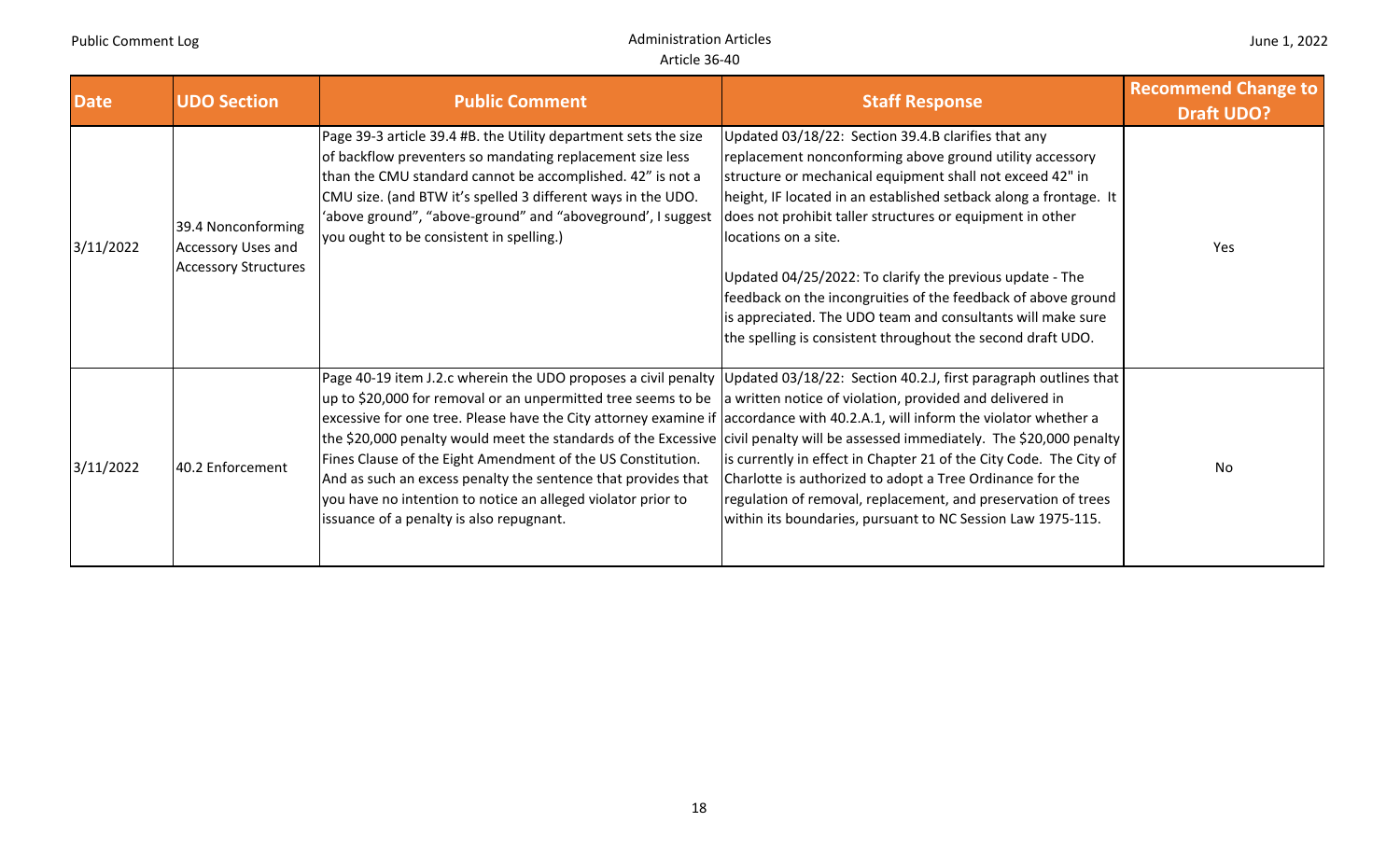| <b>Date</b> | <b>UDO Section</b>              | <b>Public Comment</b>                                                                                                                                                                                                                                                                                                                                                                                                                                                                                                                                                                                                                                                                                                                                                                                                                                                                                                                                                                                                                                                                                                                                                                                                                                                                                                                                                                                                                                                                                                                                                                 | <b>Staff Response</b>                                                                                                                                                                                                                                                                                                                                                                                                                                                                                                                                                                                                                                                                                                                                                                                                                                                                                                                       | <b>Recommend Change to</b><br><b>Draft UDO?</b> |
|-------------|---------------------------------|---------------------------------------------------------------------------------------------------------------------------------------------------------------------------------------------------------------------------------------------------------------------------------------------------------------------------------------------------------------------------------------------------------------------------------------------------------------------------------------------------------------------------------------------------------------------------------------------------------------------------------------------------------------------------------------------------------------------------------------------------------------------------------------------------------------------------------------------------------------------------------------------------------------------------------------------------------------------------------------------------------------------------------------------------------------------------------------------------------------------------------------------------------------------------------------------------------------------------------------------------------------------------------------------------------------------------------------------------------------------------------------------------------------------------------------------------------------------------------------------------------------------------------------------------------------------------------------|---------------------------------------------------------------------------------------------------------------------------------------------------------------------------------------------------------------------------------------------------------------------------------------------------------------------------------------------------------------------------------------------------------------------------------------------------------------------------------------------------------------------------------------------------------------------------------------------------------------------------------------------------------------------------------------------------------------------------------------------------------------------------------------------------------------------------------------------------------------------------------------------------------------------------------------------|-------------------------------------------------|
| 3/15/2022   | 36.3 UDO Board of<br>Adjustment | (Part 1 of 2) The enforcement of Short-term Rentals (STR)<br>requires different solutions than the ones listed in Article 40.2<br>к.<br>Building issues: The owner modifies the dwelling to maximize<br>the income which can be achieved. This includes remodeling<br>so that the dwelling can accommodate more people. This is<br>often only detected when there are a large number of people<br>and/or cars present or based on the advertisement on the<br>short term rental website.<br>Violations of 15.3 AAAA, including #8 (parties, events, etc.) and   been identified.<br>$\#9$ (addressing trash). Common violations are noise, parties,<br>gatherings, unleashed dogs, trash bins at the curb for days,<br>etc. These are usually tied to the behavior of the renter, who is February 24, 2022. Staff has also presented takeaways from<br>often staying for just a few days.<br>The neighbors to these short-term rentals need help. The<br>owners must be held responsible.<br>The owners do not live here. It is the neighbors who have the Staff will work with the UDO consultant to update the<br>burden of disruption or illegal activities. As neighbors, we<br>inform the owners when there are disruptions. The responses the second draft of the UDO to be released in May.<br>have ranged from cooperation, some resistance, anger,<br>bullying and threatening to bring legal action and law suits.<br>Even the owners who cooperate on a particular instance do not regulations update posted on the UDO website at<br>set up procedures so that the common | Updated 03/23/22: UDO staff and consultants are reexamining<br>the conditions for short-term rentals for potential modification<br>in the next draft UDO.<br>Staff has heard and received, and continues to hear and<br>receive, a tremendous amount of feedback on the topic of<br>short-term rentals. Perspectives have spanned the spectrum<br>generating both positive and negative comments about the<br>proposed standards. Numerous benefits and drawbacks have<br>A topic of this significance warrants additional discussion and<br>litter from overflowing trash, trespassing onto private property, consideration beyond staff. Staff held two listening sessions on<br>short-term rental comments to City Council and has heard<br>Council's initial feedback on the topic.<br>proposed standards and updated standards will be included in<br>Updated 04/27/2022: Please see the short-term rental<br>http://charlotteudo.org. | Yes                                             |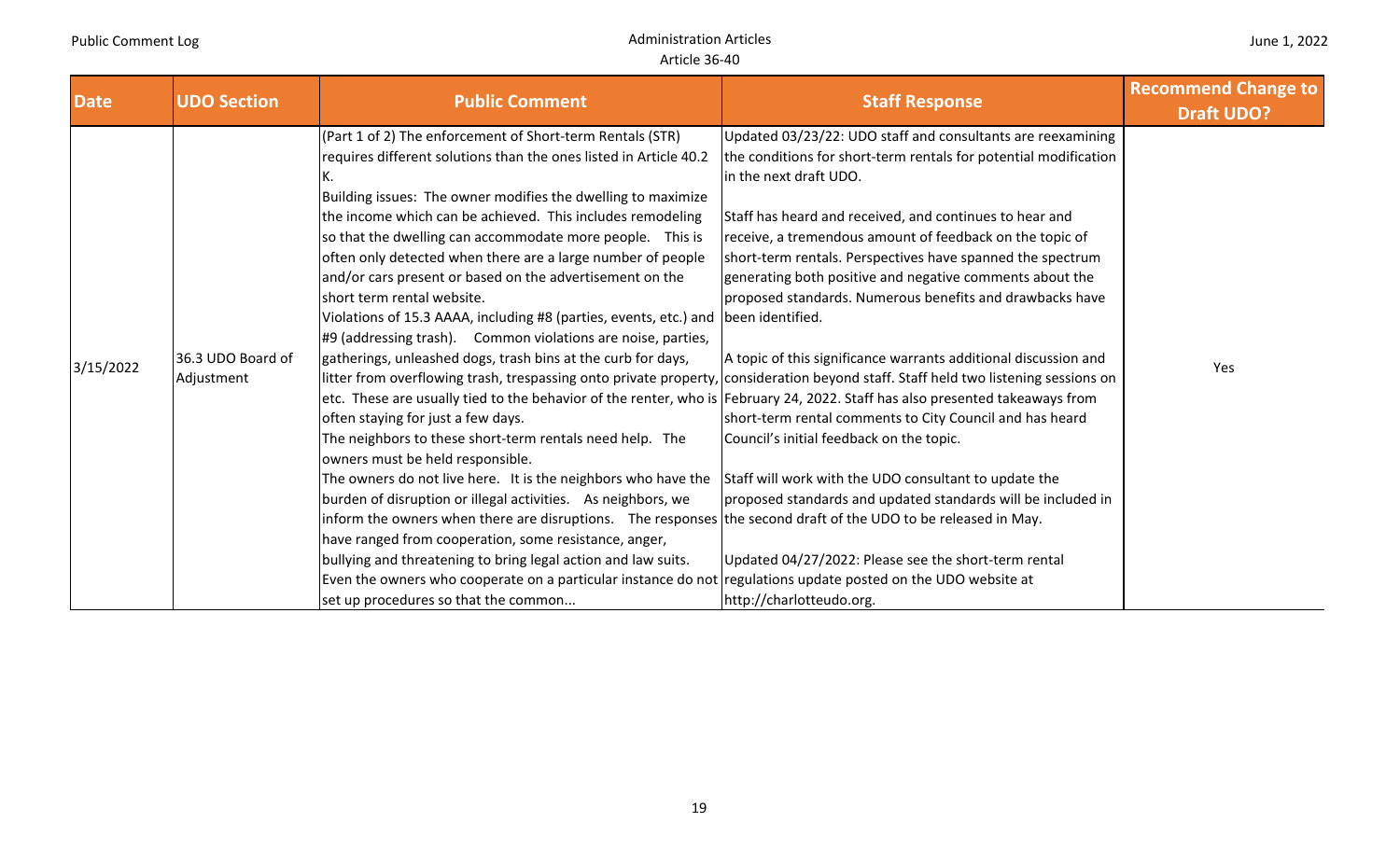| <b>Date</b> | <b>UDO Section</b>              | <b>Public Comment</b>                                                                                                                                                                                                                                                                                                                                                                                                                                                                                                                                                                                                                                                                                                                                                                                                                                                                                                                                                                                                                                                                                                                                                                                                                                                                                                                                                                                              | <b>Staff Response</b>                                                                                                                                                                                                                                                                                                                                                                                                                                                                                                                                                                                                                                                                                                                                                                                                                                                                                                                                                                                                                    | <b>Recommend Change to</b><br><b>Draft UDO?</b> |
|-------------|---------------------------------|--------------------------------------------------------------------------------------------------------------------------------------------------------------------------------------------------------------------------------------------------------------------------------------------------------------------------------------------------------------------------------------------------------------------------------------------------------------------------------------------------------------------------------------------------------------------------------------------------------------------------------------------------------------------------------------------------------------------------------------------------------------------------------------------------------------------------------------------------------------------------------------------------------------------------------------------------------------------------------------------------------------------------------------------------------------------------------------------------------------------------------------------------------------------------------------------------------------------------------------------------------------------------------------------------------------------------------------------------------------------------------------------------------------------|------------------------------------------------------------------------------------------------------------------------------------------------------------------------------------------------------------------------------------------------------------------------------------------------------------------------------------------------------------------------------------------------------------------------------------------------------------------------------------------------------------------------------------------------------------------------------------------------------------------------------------------------------------------------------------------------------------------------------------------------------------------------------------------------------------------------------------------------------------------------------------------------------------------------------------------------------------------------------------------------------------------------------------------|-------------------------------------------------|
| 3/15/2022   | 36.3 UDO Board of<br>Adjustment | $(Part 2 of 2)$ disturbances are not repeated. The owners<br>prioritize the commercial value (renters) over the impact on<br>the neighborhood. What happens when there are disturbances in the next draft UDO.<br>which do not rise to the level of calling the police or the fire<br>department because of safety hazards? What happens if the Staff has heard and received, and continues to hear and<br>impacted neighborhood is in the unincorporated part of the<br>county - such as on Lake Wylie?<br>Recommendations to be enacted by the city/county<br>government:<br>1. The maximum number of overnight renters and daytime<br>guests should be clearly stated in the permit and then posted<br>outside and inside the rental property, along with the rental<br>rules.<br>2.A hotline for complaints should be established-helping<br>neighbors manage difficult situations.<br>3. The advertisements on VRBO, AirBnB & other websites<br>should be monitored – especially for the number of advertised<br>renters.<br>4. Violations should be strongly enforced at the county level.<br>Control of additional businesses tied to the STR:<br>The short-term rentals are commercial businesses - but<br>allowed to be in residential communities. Are there<br>llimitations to other business ventures tied to the STR? Is<br>renting out boats, jet skis, and other amenities by the owner<br>allowed? | Updated 03/23/22: UDO staff and consultants are reexamining<br>the conditions for short-term rentals for potential modification<br>receive, a tremendous amount of feedback on the topic of<br>short-term rentals. Perspectives have spanned the spectrum<br>generating both positive and negative comments about the<br>proposed standards. Numerous benefits and drawbacks have<br>been identified.<br>A topic of this significance warrants additional discussion and<br>consideration beyond staff. Staff held two listening sessions on<br>February 24, 2022. Staff has also presented takeaways from<br>short-term rental comments to City Council and has heard<br>Council's initial feedback on the topic.<br>Staff will work with the UDO consultant to update the<br>proposed standards and updated standards will be included in<br>the second draft of the UDO to be released in May.<br>Updated 04/27/2022: Please see the short-term rental<br>regulations update posted on the UDO website at<br>http://charlotteudo.org. | Yes                                             |